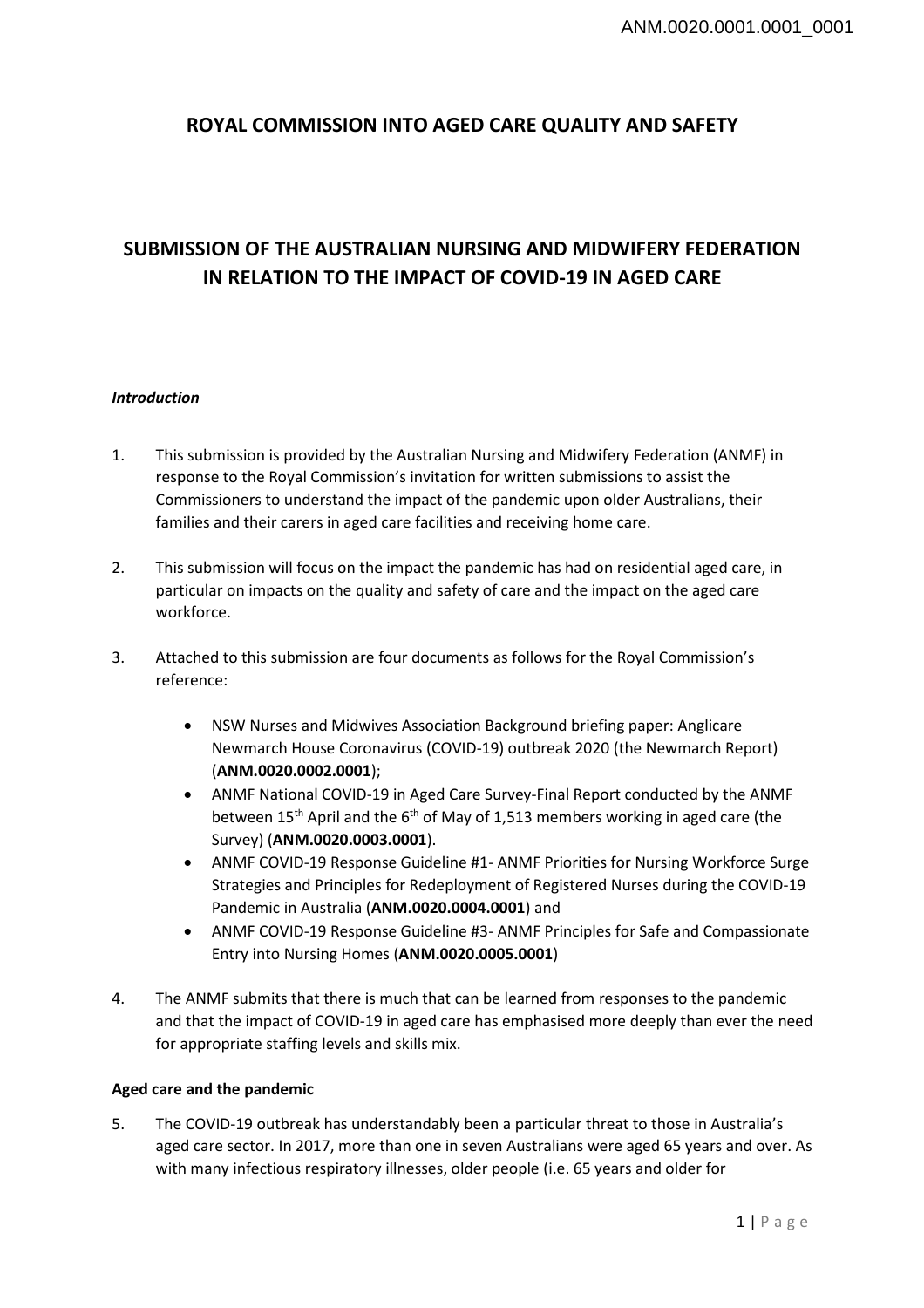mainstream populations and 50 years and older for Aboriginal and Torres Strait Islander populations and other special needs groups) are at a greater risk of worse outcomes due to infection including greater likelihood of experiencing more serious illness, greater morbidity, and higher risk of dying. This is supported by national and international figures showing that hospitalisations, intensive care unit admissions, and deaths associated with COVID-19 are significantly higher amongst older people especially those with pre-existing medical conditions which account for a large proportion of older people – particularly those receiving care via Australia's aged care system.

- 6. The COVID-19 pandemic has been unlike any previously anticipated outbreaks. While past research and planning had forecasted the potential for similar infectious disease outbreaks, these had focussed upon viral influenza and other diseases such as Ebola. As a novel virus with many still unknown factors, no specific treatment, and no vaccine, COVID-19 took many countries and health and aged care systems by surprise. Information about and responses to the virus has been and continues to be fast paced. This has demanded agility, responsiveness, and pragmatic, decisive action.
- 7. Over 1.3 million people received some form of aged care in the year 2017-18, most receiving home-based care and support, with the remainder living in residential care.
- 8. For older people, even what would be a mild infection such as a cold or common influenza for a younger and/or healthier person can be serious and life-threatening. In Australia, hospitalisations and deaths due to influenza are consistently higher amongst older people despite the existence of effective vaccinations and treatments. In the case of COVID-19 however, no such vaccination nor treatments exist, so while vaccination may be an effective intervention for known viral illnesses, for COVID-19 infection prevention and control are currently our first and only line of defence. The close proximity of people in residential aged care and need for staff to provide care for multiple people often in the context of relatively low numbers and skills mix of staff also increases the risk of infection and harm.
- 9. For this reason, it is important that there are the right number of the right kind of skilled and well supported staff to provide safe, effective care to vulnerable residents in line with best practice infection control evidence.
- 10. ANMF members, through their efforts in attending work in extremely challenging circumstances, adapting to rapidly changing work requirements, including the use of PPE, implementing infection control and supporting aged care residents in periods of social isolation have been instrumental to the success in controlling the spread of the virus among vulnerable older people. We must be proud and grateful for the work of RNs, ENs and personal care workers in aged care throughout the pandemic.
- 11. Despite the overall success of protecting people in residential care and home aged care, which is reflective of the relatively low numbers of infection and mortality in Australia more broadly, there has been tragic loss of life experienced in the aged care sector. Of the 104 recorded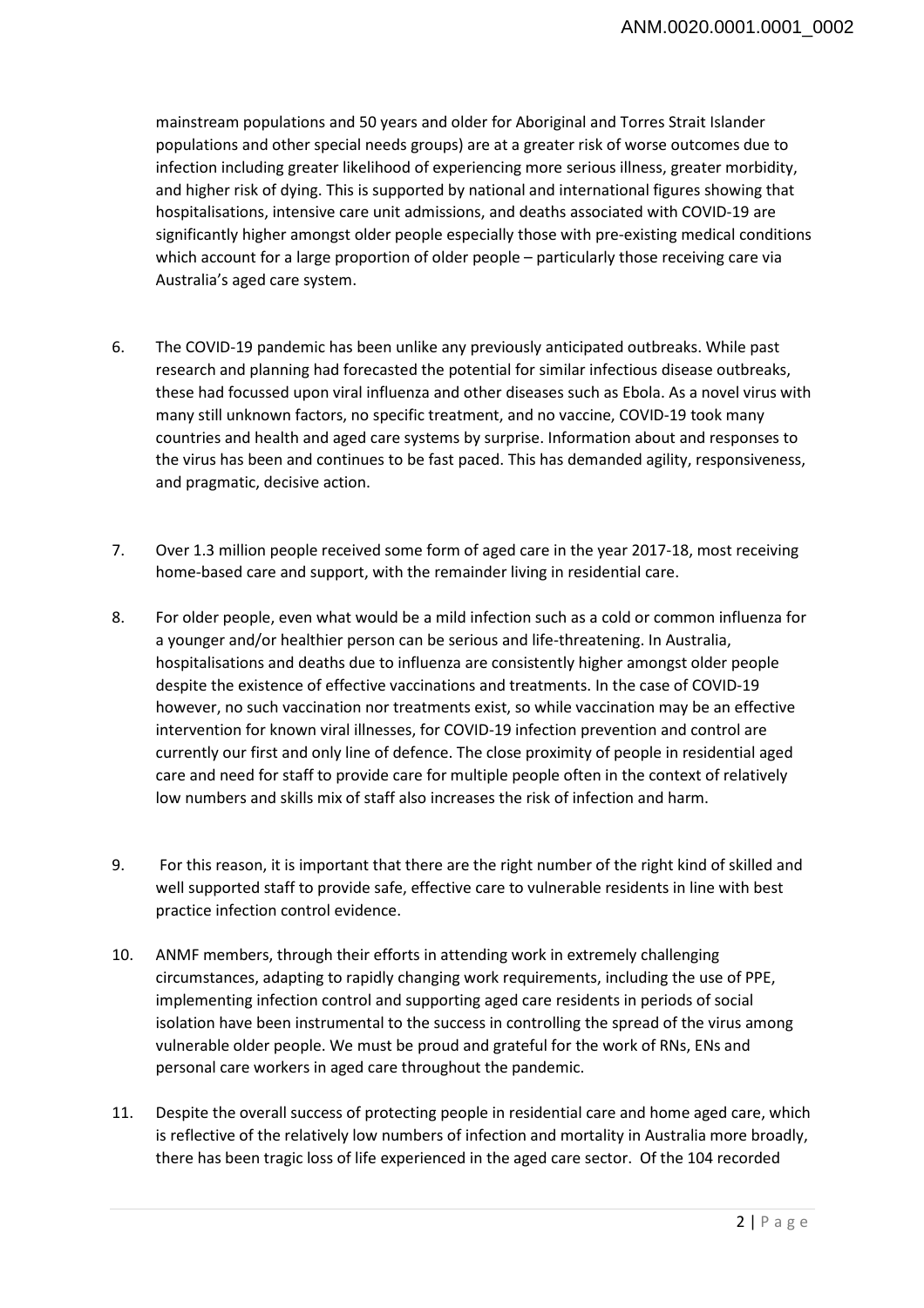COVID-19 related deaths, 30 of those were residents of aged care<sup>1</sup>. Nineteen of those residents were from Newmarch House and 6 from Dorothy Henderson Lodge.

12. The ANMF submits that in looking both at the details of the response in the NSW's nursing homes and at the sector as a whole, there is much that can be learned and much that further highlights the systemic problems in aged care that have already been identified by the Royal Commission. This submission, read in conjunction with the NSWNMA report, identifies problems specific to and highlighted by the impact of the pandemic. The ANMF welcomes the opportunity to make submissions on what can be learned from the experiences of the last months and what can be done to ensure the future safe and quality delivery of care to elderly and vulnerable Australians.

# **Staffing levels and skills mix**

- 13. The ANMF has long contended that staffing levels and skills mix in residential aged care has been inadequate to ensure consistent safe and quality care. The ANMF refers to its previous submissions in relation to staffing levels and skills mix. It is of great concern that 80% of respondents to the Survey reported that there had been no increase in care staff to prepare for a potential COVID-19 outbreak.
- 14. It is the ANMF's contention, that inadequate staffing levels and lack of adequately skilled staff in nursing homes and across the aged care sector have contributed to many of the issues of concern raised in this submission.
- 15. The effects of short staffing have been compounded by the pandemic. Workload has increased, but in many instances staffing levels have not. A member described the extra workload in the Survey:

' *We have had no increase in staffing levels, still suffer short staffing. I work night shift one to 40 residents. We do not have kitchen staff, laundry staff or cleaning staff, you have to do all of this plus look after residents. Now each shift is expected to clean all surfaces on top of what is previously mentioned. So no change at all, just extra work which you struggle to do*.'2

- 16. The ANMF submits nursing homes must be staffed with at least one RN at all times. This must be adjusted to ensure adequate RN staffing for the number of residents and that it is adequate in light of restrictions on movement and nursing home layout during the pandemic.
- 17. Chronic understaffing, that existed before the onset of COVID-19 has been further highlighted during the course of the last months. Aged care providers have identified it has been difficult to source surge workforce, needed to supplement existing staffing requirements when self-isolation or quarantine has been in place. Staffing shortages have been further exacerbated by some employers taking a blunt approach to infection control, for example by attempting to preclude staff with more than one employer from continuing to work at more than one site.

 $\overline{\phantom{a}}$ 

<sup>&</sup>lt;sup>1</sup> Australian Government, Department of Health COVID-19 cases in aged care services- residential care<br><sup>2</sup> National COVID-19 in Aged Care Survey- Einal Benort

<sup>&</sup>lt;sup>2</sup> National COVID-19 in Aged Care Survey- Final Report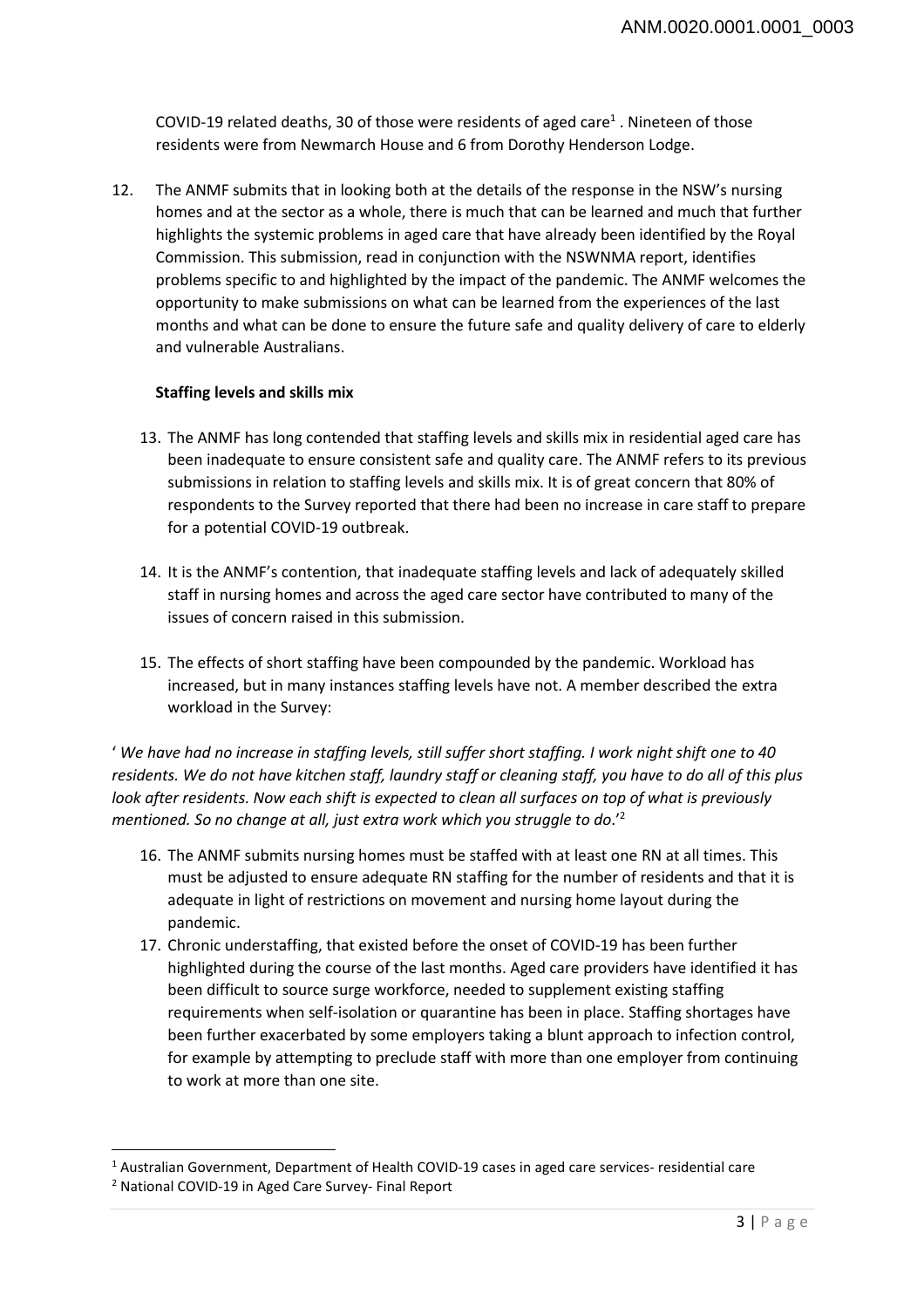18. The period of limited contact with residents, due to either discretionary closure of nursing homes to visitors, or meeting state and territory-based emergency management requirements, has resulted in higher levels of responsibility on staff engaged within nursing homes. The input of families, friends, volunteers and external health providers has been limited during the pandemic. Staffing levels and skills mix must be maintained to ensure the ongoing needs of residents and the delivery of safe and quality care.

#### **Government response and lack of consultation**

- 19. The ANMF considers that overall, the aged care sector has been unprepared/ill-prepared to meet the needs of operating within a pandemic environment. All the long standing aged care issues identified by theANMF and numerous inquiries have degraded the capacity of the sector to rapidly and comprehensively respond to the pandemic risks. This pandemic appears to have been a stressor that has further broken an already damaged system. For example in terms of pandemic preparation:
- long standing staffing and skill-mix issues have hampered developing a surge workforce and delivery of the increased clinical care that would be required for a facility outbreak
- lack of pandemic preparation, which should take place on the basis of a "when" not "if" approach has resulted in lack of protective equipment and training at the coalface, supply chain issues and inadequate "stand up" processes to effectively manage such as situation (as appears to have been the case with the Newmarch House outbreak in Sydney).
- 20. The ANMF submits it is in aged care that shortfalls in the response to COVID-19 have been most stark and where lessons for future management can be learned. The ANMF considers that the Government could have improved its efforts to listen to and involve health experts, unions, and staff to respond more effectively to the pandemic in the aged care sector. The ANMF wishes to note that unfortunately - aged care, particularly residential aged care - the area where people are most vulnerable to infection, illness, and death appears to have suffered from a lack of clear, consistent information regarding how best to respond to outbreaks as well as a lack of clear leadership and delegation of responsibility for ensuring the health and safety of older Australians, younger residents, and staff.
- 21. This may have in part arisen from the ongoing issue that residential aged care is often considered and staffed in order to provide more for residents' personal care needs rather than for their often complex and multiple health care needs. While the social and personal care needs of nursing home residents are indisputably important and must continue to be safely met as well as possible even during an outbreak of an infectious disease, it is the ongoing deskilling of aged care of which the Commission is already clearly aware, where fewer nurses and other highly trained and regulated healthcare are employed that has meant that nursing homes are put at greater risk of being unprepared to manage a serious threat to the health and lives of residents, many of whom have existing and serious health issues.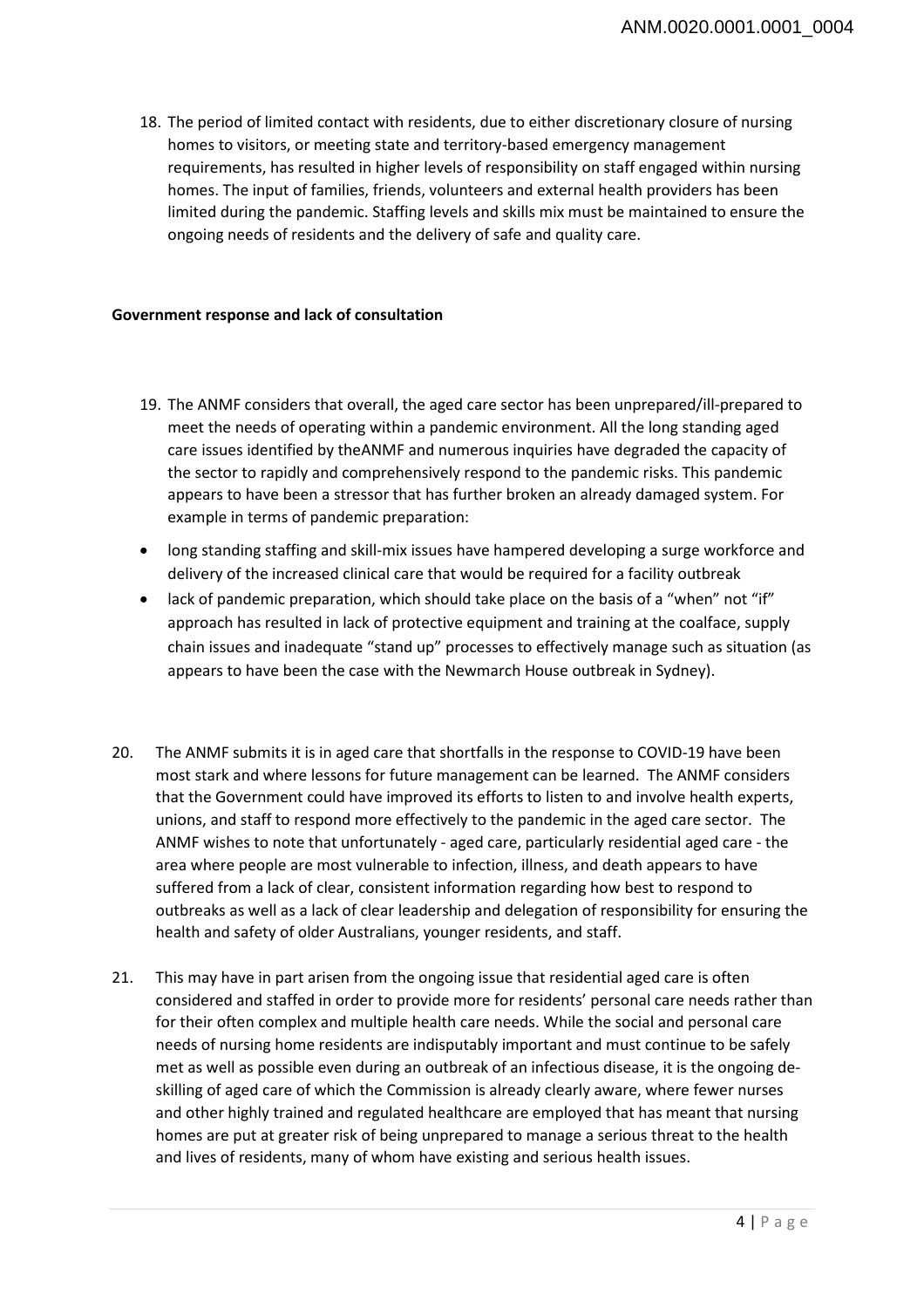- 22. The government did not consult effectively with unions and experts regarding their development of strategies for the aged care sector to manage the COVID-19 outbreak in Australian aged care facilities and services. Some government resources for aged care such as the Communicable Diseases Network Australia (CDNA) National Guidelines for the Prevention, Control and Public Health Management of COVID-19 Outbreaks in Residential Care Facilities in Australia Coronavirus Disease 2019 (COVID-19) Outbreaks in Residential Care Facilities also failed to provide clear, definitive information to support staff in nursing homes to respond to a COVID-19 outbreak.3
- 23. The lack of coherent Government response in the aged care sector is made apparent when comparing it to the operation of the health sector, in particular the acute health sector, which benefits from long established and well understood chains of command.
- 24. Lack of leadership and clear understanding about reporting lines, decision making and coordination of information, resources and infection control responses has been apparent, particularly as illustrated in the case of Newmarch House. The CEO of Newmarch House expressed his confusion to the media-'

'*Right at the outset there was frustration about who we needed to take direction from'*, 4

- 25. The ANMF would support the development of a national aged care guideline for responding to global pandemics, epidemics or widespread infectious diseases outbreaks. Such a guideline should address:
	- Federal, State and Local Government responsibilities
	- Clear reporting and communication lines between the different tiers of Government
	- points of contact at each tier
	- consultation with stakeholders
	- Guidelines for the supply and usage of PPE
	- Ongoing support for training and infection control preparedness

# **Clinical Governance and oversight**

 $\overline{a}$ 

- 26. Responding to the pandemic, particularly in the early months of COVID-19 in Australia, has required rapid action and decision making across all areas of society. Due to the vulnerable nature of people accessing aged care services, providers have been at the forefront of being required to take swift action to protect residents. The implementation of infection controls that meet the needs of residents, staff and families has been and continues to be essential to controlling the virus in aged care settings.
- 27. There has been a plethora of material provided by Government to assist providers in understanding and implementing infection control measures. The ANMF is concerned that this information has come from multiple sources, may in some instances have been

<sup>&</sup>lt;sup>3</sup> CDNA National Guidance for the Prevention, Control and Public Health Management of COVID-19 outbreaks in Residential Care Facilities in Australia Version3.0

<sup>4</sup> Proof Committee Hansard, Senate Select Committee on COVID-19, Tuesday 26 May 2020, p3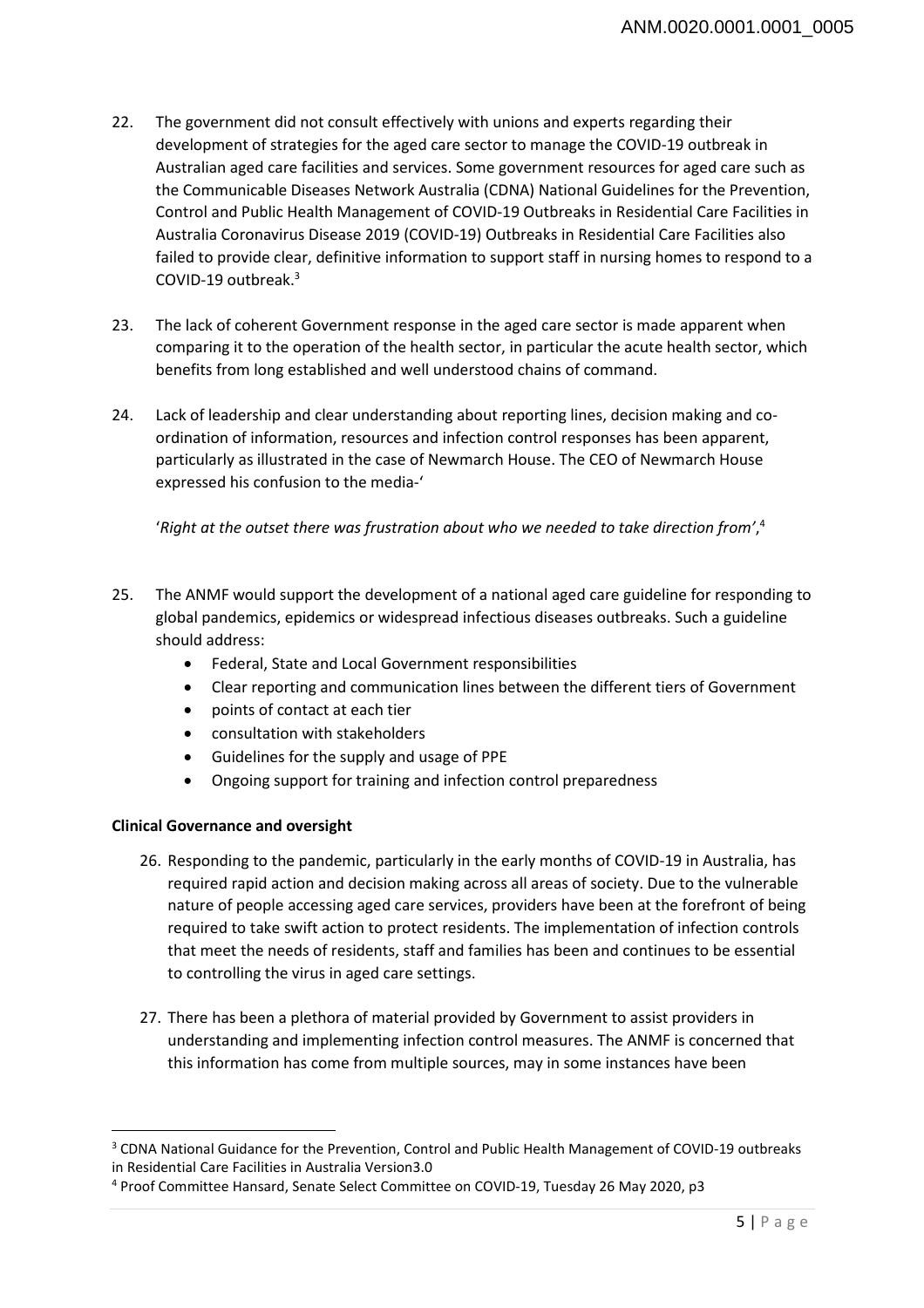inconsistent and providers may not necessarily have had the knowledge and understanding, staff and skills necessary to implement measures adequately.

- 28. For example, the Communicable Diseases Network Australia (CDNA) published an extensive guideline 'Corornavirus Disease (COVID-19) Outbreaks in Residential Care Facilities <sup>5</sup> which sets out expectations and guidance for nursing homes. To successfully implement these guidelines and infection controls, such as the correct use of PPE requires each nursing home to have staff with a high level clinical knowledge and understanding.
- 29. The ANMF submits that there must be a requirement for providers to have clinical governance expertise at the Board level in order to ensure both that infection control measures are understood and appropriately implemented.
- 30. In addition, nursing homes must be staffed to provide the appropriate skill level at all times to meet the operational delivery of infection control and to respond to any emerging concerns. One member explained the difficulty as follows:

*"…[W]e do not have a thorough contingency plan for positive cases of C-19. At our facility, we also have a new manager who does not have any clinical experience, which means that all decision making for infectious control rests solely on the shoulders of our deputy, who was only been in her role for ~12months. I am also concerned that our staff are not properly educated for C-19, our educator has only provided a leaflet in our houses for us to look at and sign when we get the chance. Education that is not compulsory or delivered face-to-face (especially around PPE best practice) increases our risk of transmission within the facility and demonstrates a lack of willingness to ensure all staff are adequately prepar*ed."6

- 31. Appropriate levels of clinical governance, skill and expertise are essential both in managing infection control but also the added complexities that may arise during a pandemic.
- 32. Unfortunately, the level of complaints received by the Aged Care Quality and Safety Commission during the months of March, April and May,<sup>7</sup> indicate residents' loved ones have not been confident of the level of care delivered, or have been concerned about how measures have been implemented. The ACQSC reported in June that there had been a significant increase in complaints in the last 3 months. Key issues raised associated with the COVID-19 pandemic include:
- visitor restrictions, including where they exceed jurisdictional legal directions
- concerns about preparedness and prevention
- impact on the quality of care

 $\overline{\phantom{a}}$ 

• concerns about flu vaccinations

<sup>&</sup>lt;sup>5</sup> CDNA National Guidance for the Prevention, Control and Public Health Management of COVID-19 outbreaks in Residential Care Facilities in Australia Version 3.0

<sup>6</sup> ANMF National COVID-19 in Aged Care Survey- Final Report

<sup>7</sup> https://www.agedcarequality.gov.au/news/newsletter/aged-care-quality-bulletin-19-june-4-2020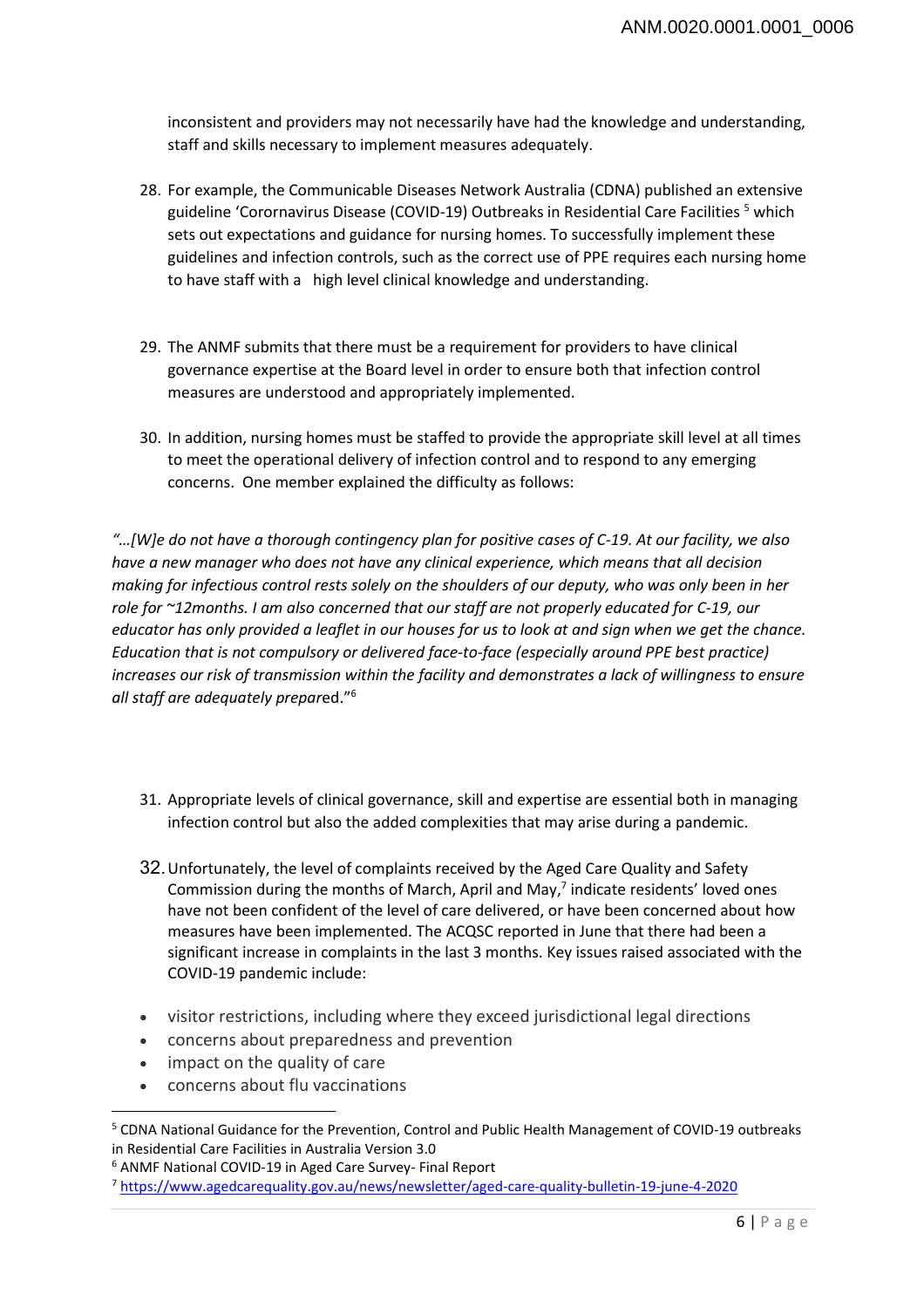- concerns about social isolation
- concerns about possible confirmed cases of COVID-19
- impact on staff numbers and safety.
- 33. The ANMF considers there must be close scrutiny of complaints made during the months of lock down to ensure that the issues have been addressed and that they inform future guidance and regulation in response to pandemics or infectious disease outbreaks.
- 34. It is too early to tell what may have been missed in terms of care during the period of lockdown. The ANMF is concerned there may have been an increase in the incidents of pressure injuries and symptoms of dementia have escalated disproportionally during the period of lock down and visitor restrictions. These issues must be examined and the three mandatory quality indicators provided by aged care providers to the Department of Health for this period require transparent analysis. Any reduction in quality of care must be addressed through appropriate staffing levels and skills mix and appropriate clinical governance and leadership.
- 35. The ANMF submits there must be ongoing work to ensure robust clinical governance measures in place at all nursing homes at all management levels. This must be supported, promoted and monitored by the appropriate regulatory authorities. Future pandemics or outbreaks of infectious disease will be better and more swiftly managed if clear guidelines and protocols are in place and there is the necessary skill level available and in place when required. There must be clear leadership structures in place with clear lines of responsibility for both day to day decision making and overall management strategy.

# **WORKFORCE IMPLICATIONS**

- 36. Nurses and care workers are integral to the effective operation of the Australian aged care systems. During infectious disease outbreaks such as COVID-19, they are at the front line of response efforts and are integral to identifying, managing, and treating patients with confirmed or suspected COVID-19 infection as well as dealing with ongoing and everyday aged care activities.
- 37. Members commented in the survey to the effect that they understand the vital role they play, but that this has not been appreciated:

"I care a lot about my residents. It pains me knowing there is not enough staff to efficiently care for them, so I step up when need be."

 "…We have provided safety, security, love, and extreme resourcefulness and quality of life in the most difficult of circumstances that we as an industry have ever had to face and we are tired of being seen as substandard and all rogues because we are most certainly not..."

38. As a workforce, nurses and care workers have, as with other frontline workers, faced balancing providing care to residents and looking after their own health and safety and that of their families and loved ones. While some measures have been put in place to support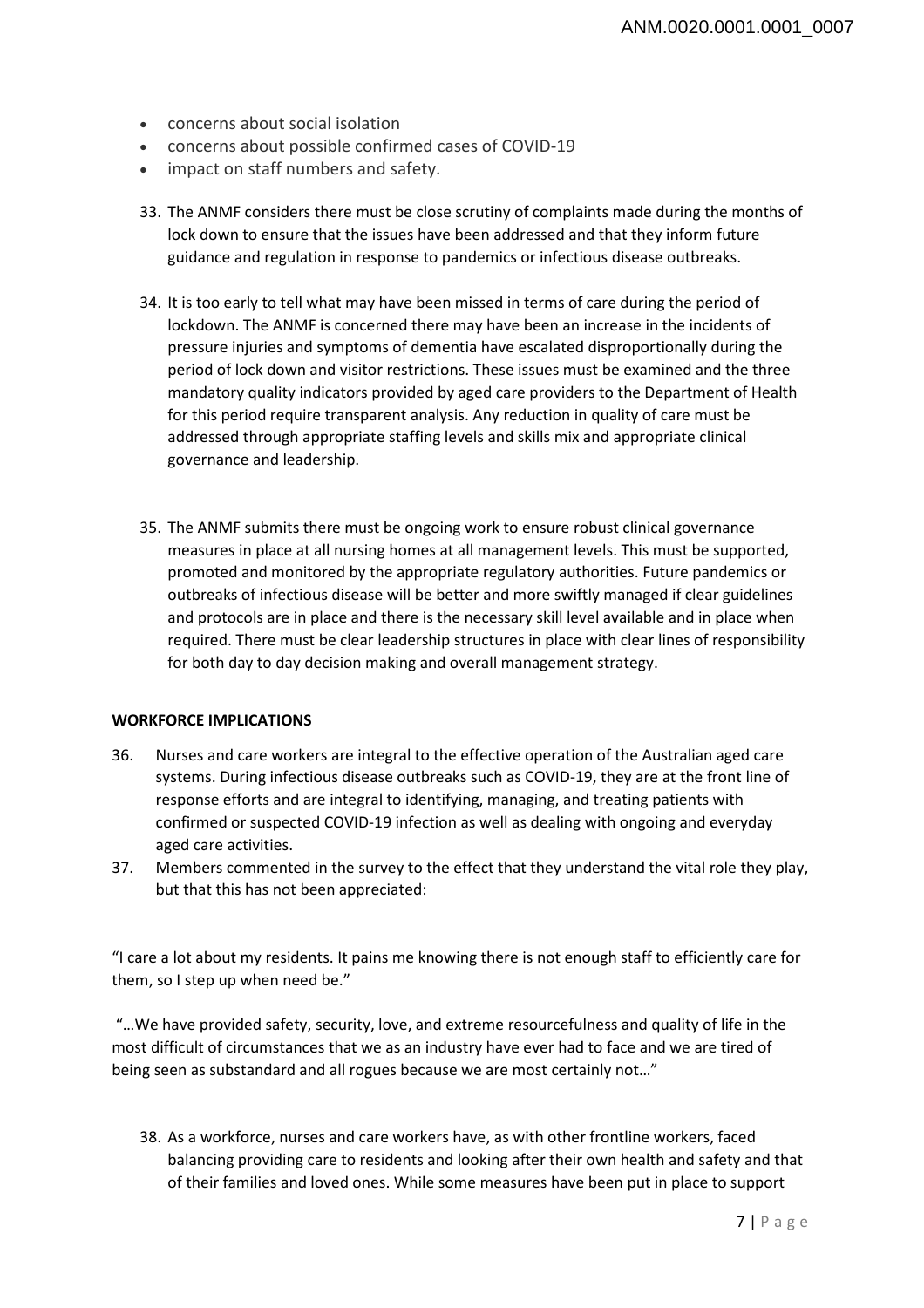aged care workers, there is little that can be seen to have provided sufficient support and recognition for their work.

#### **The Retention bonus**

- 39. On the 20 March 2020 the Commonwealth Government through the Department of Health, announced a \$445m aged care package to support aged care providers, residents, staff, and families. \$234.9 million of this package is directed at providing a COVID-19 retention bonus to ensure continuity of the workforce for aged care workers in both residential and in-home care.<sup>8</sup> The retention bonus is to be paid to employers for two quarters, being the March and June quarters in the following quarter and is expected to be paid on to eligible staff. Full-time direct care workers in residential care will receive \$800 and in- home care \$600. Part-time workers will be paid a pro-rata payment for the amount of time they work.
- 40. The ANMF acknowledges that the purpose of the retention bonus is to assist in maintaining continuity of employment in the aged care sector. It recognises the increased workload pressure to meet the requirements of infection control and to manage any outbreak. Aged care workers earn on average less than their counterparts in the public sector. It is appropriate to provide an incentive for aged care workers to remain in the sector which already suffers from relatively poor worker retention when the need for skilled and experienced workers in the sector is higher than ever. In order to ensure quality of care, a stable workforce that is familiar with the care needs and preferences of individual residents is of particular importance, especially where the support and assistance of family members and friends is limited due to necessary but nonetheless distressing visiting restrictions that aim to protect vulnerable residents from infection.
- 41. The Federal Government did not release details of how the retention bonus would be paid until 4 June 2020<sup>9</sup>. In the intervening months many ANMF members raised questions about whether they would be eligible for the payment and how and when it would be paid. This period of uncertainty has been unfortunate and should be avoided in future. The ANMF is concerned that there remains inadequate awareness of the retention bonus among both staff and providers which may result in some eligible staff not being aware of their entitlements. In addition, there must be adequate auditing measures in place to ensure providers have passed on the correct amount to all eligible employees as the intended retention bonus.
- 42. The ANMF also expresses its extreme disappointment at the shortcomings of the retention bonus. It was initially advised that it would be a gross payment and not subject to tax. It was also understood to be payable to all casuals working in aged care, regardless of the length of service and was anticipated to have been paid in June. Aged care workers have waited for the payment, for details of the payment and anticipated the full amount of the retention bonus to be paid to them. The delay, lack of detail and reduction in quantum are indicative of the poor regard in which aged care workers are held.

 $\overline{\phantom{a}}$ 

<sup>&</sup>lt;sup>8</sup> https://www.health.gov.au/resources/publications/aged-care-workforce-retention-bonus-frequently-askedquestions-for-residential-and-in-home-aged-care-workers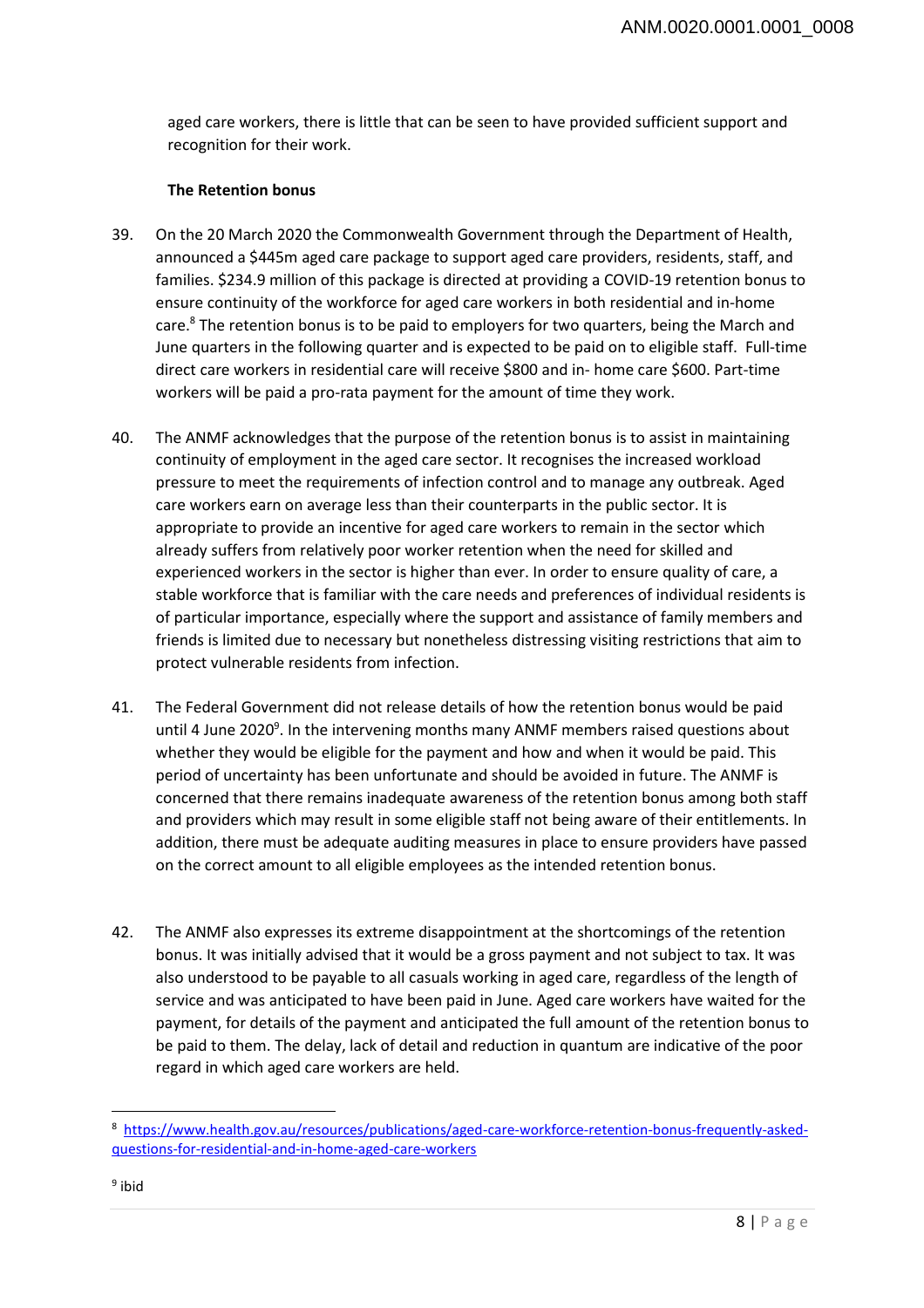- 43. Further, the ANMF considers the retention bonus payments for in-home care workers should be increased to match that of residential care workers and be extended to all staff working in residential care.
- 44. As providers and aged care employment agencies will receive the retention bonus on behalf of employees it is also necessary to ensure there are appropriate reporting and auditing measures in place to ensure the retention bonus is received by all eligible employees.
- 45. The ANMF considers it may be appropriate to extend the period of time over which the retention bonus is payable, noting attraction and retention of staff in aged care may be affected by the pandemic for many months or even into next year. Any extension of time is subject to the above concerns being addressed.

# **Pandemic Leave**

- 46. On its own initiative, the Fair Work Commission (FWC) proposed to amend the majority of Modern Awards, including the Nurses Award and the Aged Care Award, to make provision for employees to be able to access up to two weeks unpaid pandemic leave. The ANMF welcomed this initiative and the subsequent variation of the awards. The ANMF, along with other health sector unions and the ACTU, argue that to be truly effective in limiting the spread of COVID-19, pandemic leave- whether for the purposes of self-isolation, being tested, or infection with the virus, must be paid.
- 47. The ANMF in conjunction with the ACTU and other health sector unions has made an application at the FWC to vary awards that cover workers in the health and community sector. The ANMF is an applicant with respect to the Nurses Award and Aged Care Award. The application asks that awards be varied to provide for paid pandemic leave, where an employee is required to self-isolate, be tested for COVID-19 and await results, or is infected with the virus.
- 48. As is evident in countries throughout the world, front-line health care workers, of whom nurses make up a large proportion of the workforce, are contracting the COVID-19 virus due to high levels of exposure. There is evidence to indicate that health care workers are being infected at higher rates than the general public<sup>10</sup> – even acknowledging that testing rates are also higher. In addition, there is evidence that health care workers are experiencing more serious symptoms as a result of contracting COVID-19 than the general public. This may be due to exposure to greater viral loads due to providing direct care to patients with COVID-19.
- 49. Aged care is an essential service, that must continue to operate and the protection of residents who are highly vulnerable to the impact of COVID-19 must be paramount. Staff who
- $\overline{\phantom{a}}$ 10

https://anmf.sharepoint.com/sites/COVID19novelcoronavirus/Evidencebriefs/Forms/AllItems.aspx?id=%2Fsite s%2FCOVID19novelcoronavirus%2FEvidencebriefs%2FANMF%20Evidence%20Brief%20COVID%2D19%20%2D% 20Protecting%20healthcare%20workers%20from%20infection%2Epdf&parent=%2Fsites%2FCOVID19novelcor onavirus%2FEvidencebriefs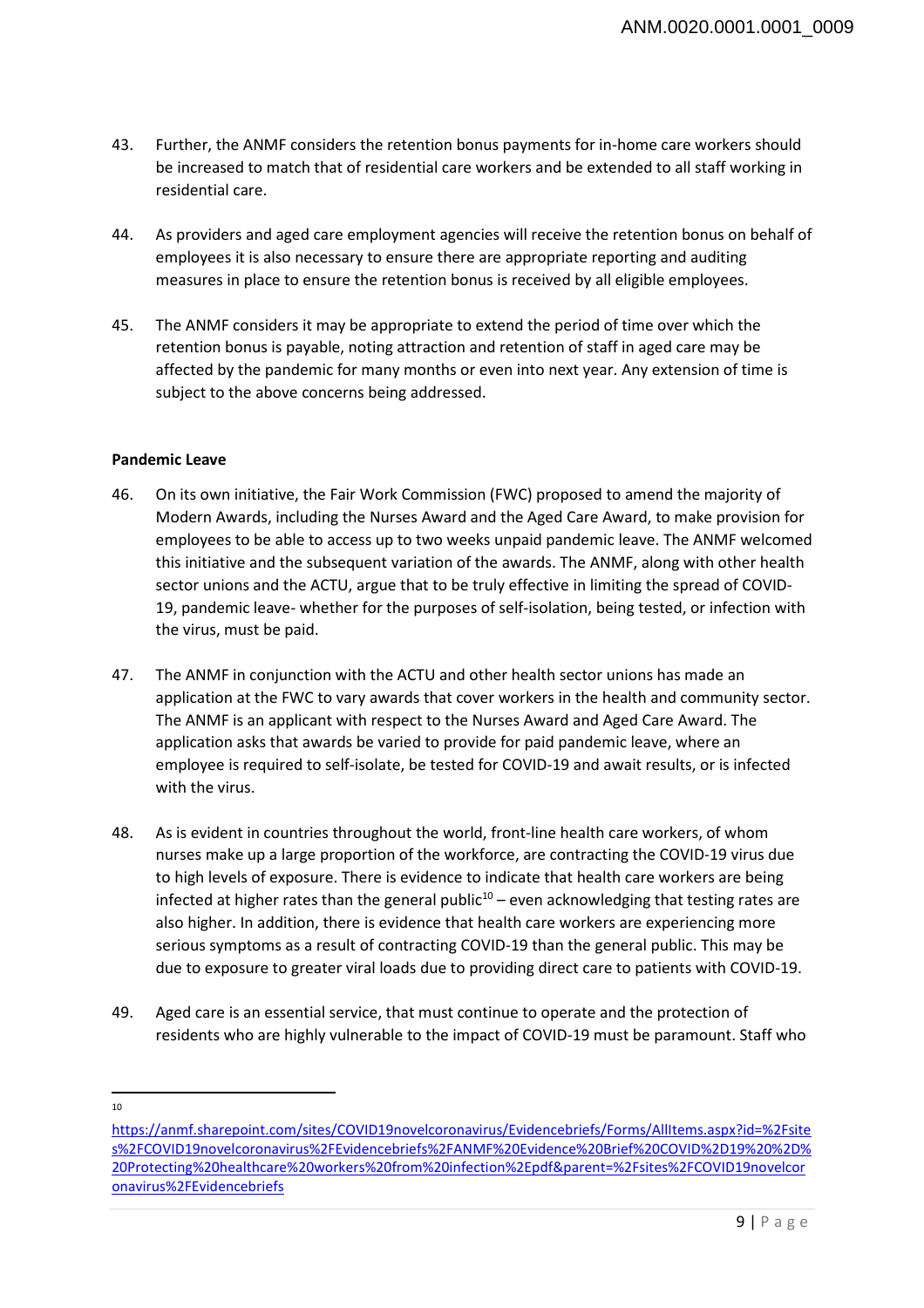care for these vulnerable people who have been exposed to COVID-19 are and will continue to be required to self-isolate to minimise the risk of infection in vulnerable groups of people.

- 50. It is highly likely that aged care workers may be required to self-isolate on more than one occasion to minimise the spread of infection due to potential exposure to the virus as well as due to experiencing unrelated respiratory symptoms and being required to self-isolate until test results are confirmed.
- 51. As noted above, testing aged care workers is a crucial measure to identify risks of outbreak and control any outbreak as early as possible. Workers waiting for test results must be paid while they wait for test results and supported to stay at home during this time. Failure to provide paid pandemic leave is likely to adversely impact upon workforce supply, retention, and in the long run, attraction. All issues known to be especially pronounced in Australia's aged care sector.
- 52. The provision of paid leave for staff in aged care to be able to self-isolate, quarantine, be tested or if experiencing infection, would be a significant support for staff and minimise the risk of spread of infection amongst vulnerable residents and aged care recipients. Provision of paid pandemic leave is currently sought in direct response to COVID-19, but would be equally applicable for any other epidemic or outbreak of infectious disease.

#### **Personal Protective Equipment**

- 53. Provision of PPE in the workplace is essential for the protection of both staff and residents. ANMF members report, however, that supply of PPE has been inconsistent (i.e. insufficient supply, inadequate access, incorrect type and range) and guidelines for its use have also been variable.
- 54. Through the ANMF survey members told us:

"Management has PPE, but its rationed very strictly, and not appropriately and Infection control is not appropriate as we are told to remove the PPE from the hallway and put it in the residents room, but this is not adhering to infection control at all."

"Nil access to PPE, no extra staff to help with cleaning, even in lock down, residents are still going out into the community."

"Our facility began planning early. However, we were low on PPE at the beginning of the outbreak and it was difficult / expensive to restock."

"We have consumers coming from hospital. The management put them in 15 days COVID-19 isolation, but they don't provide any PPE while attending them. This is really disappointing and stressful to me."

"As per federal guidelines, even if there's a confirmed outbreak, we aren't required to wear PPE unless dealing with that specific resident. This ignores the fact it's highly contagious and spreads asymptomatically."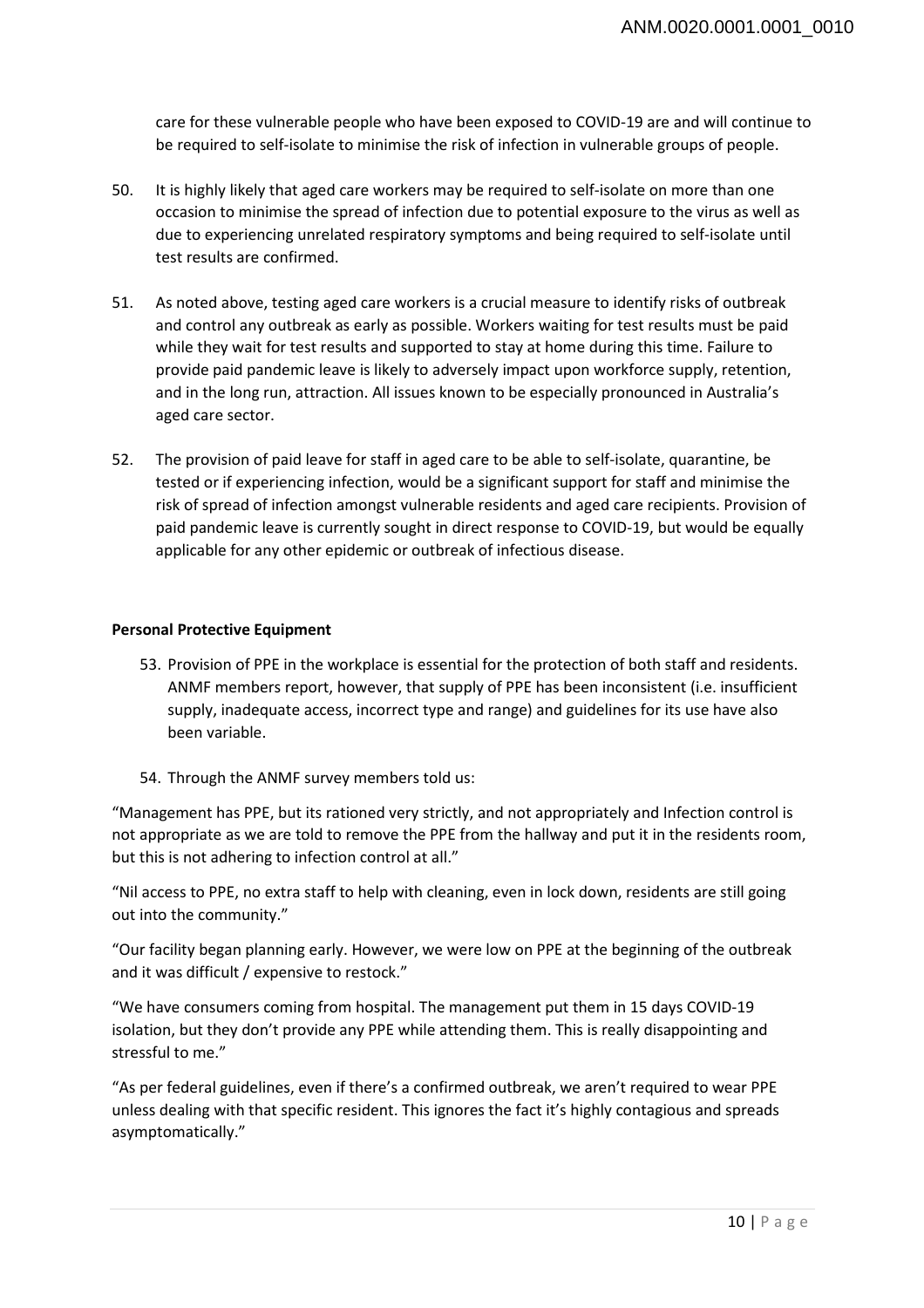"The plan provided by my employer is detailed and comprehensive, but I doubt that with the current staffing ratios and PPE we have that it is possible to adhere to."

"We have very little supply of PPE and hand sanitiser, what little stock we do have has been locked up by management and RNs were instructed to ask the DON if any stock was required before we can take/ use it. Staff were washing their hands with shampoo as there was no hand soap available."

"We have a limited amount of glove and gowns, so if we did have an outbreak of anything we would run out within a day or two."

"All PPE is locked in managers office. Staff have been instructed to use only one glove. We are not allowed to wear a mask at work. We only have plastic sleeveless aprons. Manager says carers have to bring an empty box of gloves to have one replaced and are being questioned making them too afraid to ask. Staff have been buying their own and using plastic bags on their hands. Last week I asked about the residents who were quarantined and was told I (and care staff) were not allowed to wear PPE despite department guidelines saying so. Staff told not to come to work unwell but one nurse was told to come after her husband had a fever and sore throat and maintenance man had a fever on a weekend and was told to come to work Monday morning. No contactless thermometers and staff taking residents temps daily reusing disposable thermometer probe covers."

- 55. The ANMF remains concerned that supplies of PPE, both at the stockpile level and local supplies may not be adequate to meet future demand. In addition, and in part because of a lack of evidence, which will become available in the coming months and years, there has been inconsistent information about the type of PPE to used in various settings. The ANMF considers in future, comprehensive evidence based guidelines about the use of PPE must be developed.
- 56. Further, consistent training in the use of PPE must be provided across the sector to reduce uncertainty and minimise risk. The supply of PPE to aged care providers must also be safeguarded.
- 57. Providers must be mandated to supply the appropriate PPE to staff in accordance with best practice guidelines. As the above comments from members show, some providers have withheld supplies of PPE due to concern about cost and the adequacy of supply. This is both short sighted and potentially highly risky conduct that could endanger the lives of both residents and staff.

# **Additional on-line training opportunities**

- 58. While standard infection control measures are in place and are expressed in policies and procedure documents, the pandemic has required staff to be highly conversant with often complex and changing infection control measures. This has necessitated additional training requirements, particularly in relation to the correct choice and use of PPE. Much of this has been accessed online.
- 59. However, many members have advised that the training provided has not had sufficient practical demonstration or has been 'tick-a-box' in nature. Members reported feeling unprepared in practice or unsupported in their workplaces to implement what they had learned:

"Have an Education RN but all done is leave papers in staff room to read and sign. Online education at work provided. Actual education re practice donning of PPE not done. It is all tick the boxes by collecting signatures really."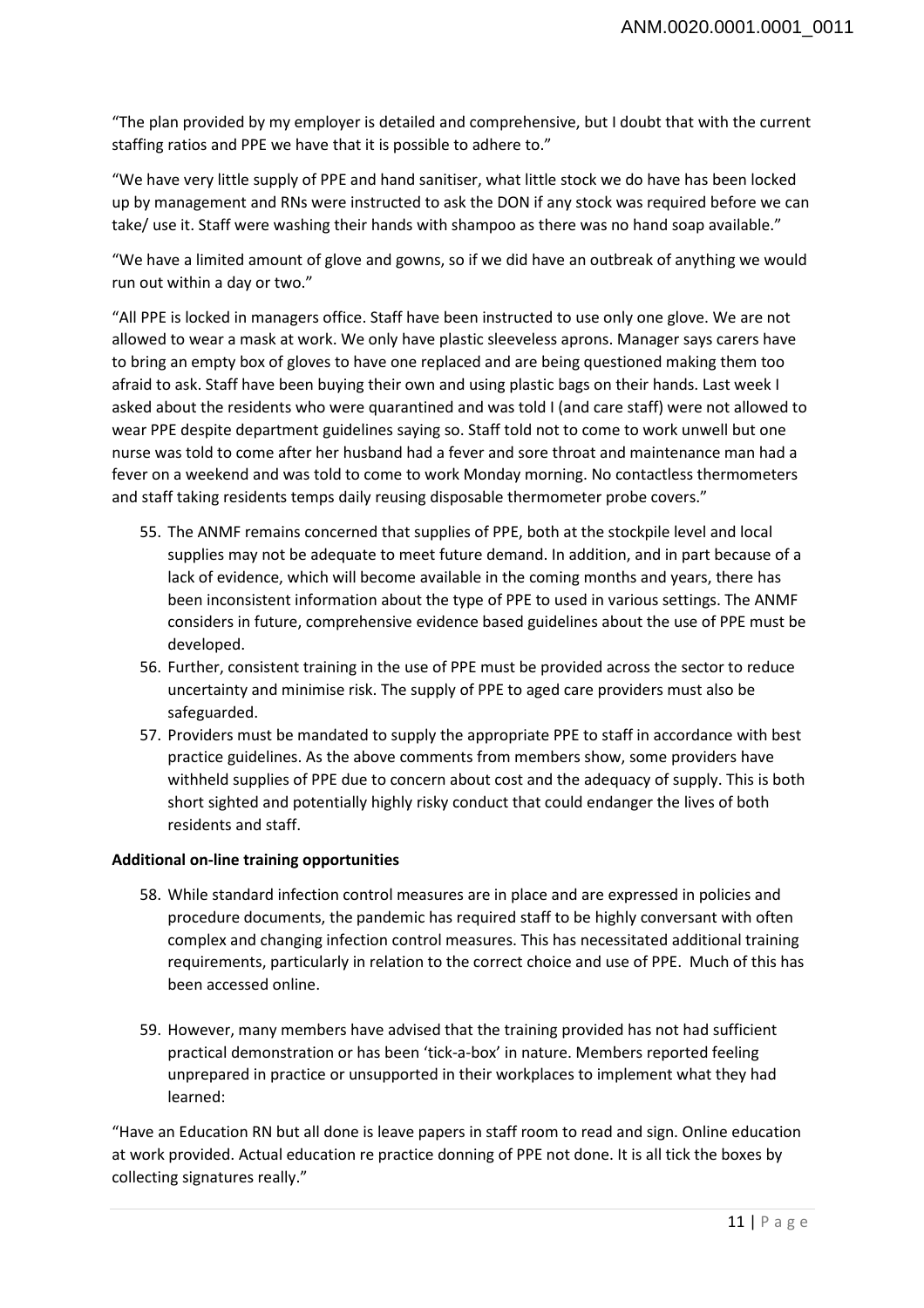"Online training on infection control which is the same basic vague information that is used for mandatory training."

"We were required to complete one online respiratory infection unit training that included a hand washing and PPE instructions. We have not had hands on training of don and doffing PPE."

"We have received online training, but I have not seen the correct PPE in stock or available to us if an outbreak was to occur."

"We have had training on correct use of PPE... we just don't have the PPE!!"

"Education modules are provided as online learning. I'm not sure if there was a specific infection control module, however we have an annual hand washing audit for all staff. This year's audit was very disappointing, as the educator did not demonstrate how to wash your hands, did not check each individual and did not use the correct tools to show the before/ after hand washing. Rather, she stood at the front and said: "wash your hands like this and do it with me" and then signed everybody off. As there were a lot of new staff starting at this time, it's concerning that many newcomers to aged care may not have properly learnt this important skill. Infection control was also included in the leaflet re. C-19 which was left in the offices at work for people to read and sign."

"Don't even do appraisals or performance management. Only have a small infection component in mandatory online training we do in our own time."

60. In future, training requirements and delivery should be kept up to date and include practical hands on training components in order to ensure all staff in aged care are confident in the correct infection control measures to utilised in response to infectious disease outbreaks.

# **Opportunities to return to the workforce**

- 61. The Australian Health Practitioner Regulation Agency (AHPRA) and the National Boards including the Nursing and Midwifery Board of Australia (NMBA) has put in place a number of measures to allow student, graduate, and retired health practitioners including nurses to return to the workforce. An opt-out sub-register was created for experienced and qualified nurses as well as other eligible practitioners to help with fast-tracking their return to the workforce and to assist if required to meet additional workforce demand. As of the 10<sup>th</sup> of June, 21,887 nurses were on the sub-register.
- 62. In the ANMF survey of aged care staff 53% indicated their willingness to increase their shifts or hours to assist with the additional workload arising from managing the pandemic. Notably, this also included staff who already worked fulltime.
- 63. The ANMF notes this indicates the willingness of RNs, ENs, and aged care workers to participate in the workforce and to offer their skills and experience to assist the Australian community during the pandemic.
- 64. The ANMF submits that the first source of surge workforce to respond to any outbreak of COVID-19 in aged care should be from the existing skilled and experienced workforce.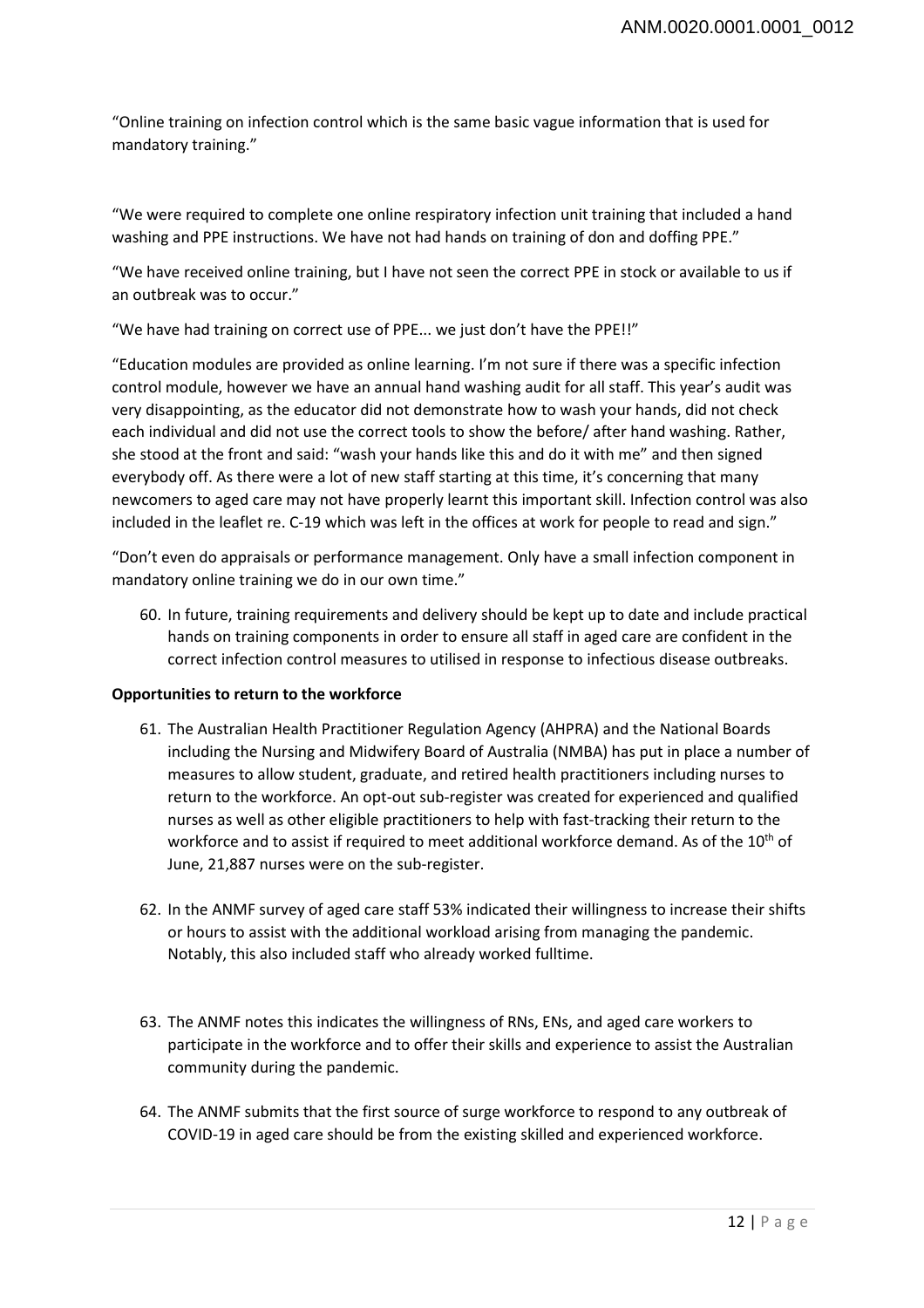#### **Further support measures**

65. ANMF members have told us that at times they have not felt supported in their employment or in coping with demands of working during the period of lockdown. Members have described feeling isolated both professionally and emotionally. For example, RNs rostered to work shifts without sufficient clinical support have felt confronted by making difficult decisions alone and without the benefit of peer or managerial support.

"In several occasions, shortage of nurses is becoming a norm. Management doesn't try harder to cover vacant shifts."

"Told if they call in sick won't be replaced."

"Nights we are allocated one RN to four separate buildings of upwards 170 residents. But we do not always have one turn up and they don't replace the shift, so we work with two ENs and 10 AINs for night shifts."

"It used to be two RNs in the morning shift, but since they have temporarily stood down staff working two nursing homes, some days it has been consistently not replaced. One RN is expected to work the same workload if the two RN and they replace the RN shift with an AIN to assist one RN on the floor. We were told that if you are not able to manage, which means they cannot roster or give you the shift."

"Insufficient numbers of Registered Nurses… That is why they reduced their hours or left! Sick of the bullying and harassment and demands to work unpaid hours."

"We have trouble retaining nursing staff. Had a big turnover as the nurses come to facility but worried about their registration being compromised due to management of facility not being medically qualified to advise them on how to do their job. We only opened a couple of years ago and only have a couple of our original nurses still there. Much agency nurses used."

- 66. Others have found balancing work demands, increased workload and family commitments difficult. For some staff who reported that they would not be willing to take on additional hours or shifts during COVID-19, family commitments such as needing to home-school and/or look after children or take care of older family members were cited as reasons.
- 67. The ANMF asks that aged care workers be supported through their employment. This might include access to Employee Assistance Programs and acknowledgement that this has been a period of great uncertainty and emotional strain. There will be an ongoing need to provide emotional support to aged care workers who have provided support to residents, families, experienced community back lash and anxiety about their own families and the risk of transmission.

# **Increased funding for aged care**

- 68. As of the 26 June 2020, around \$850.8 million for aged care has been promised by the Commonwealth Government in support of responses to COVID-19. In addition to funding of \$234.9m for the retention bonus, funding initiatives have included:
	- 78.3m in additional funding for residential care to support continuity of workforce supply.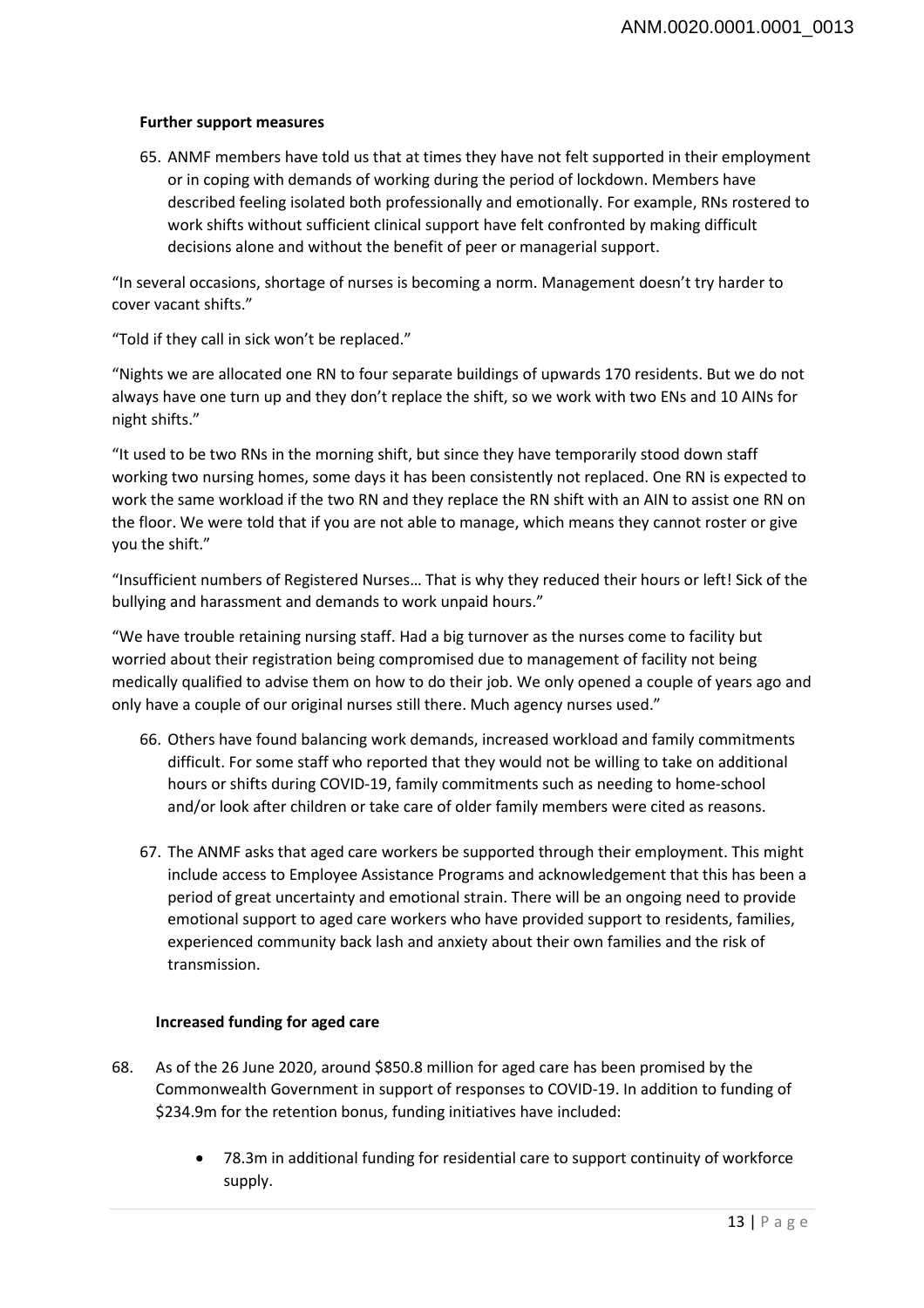- \$26.9m for a temporary 30 percent increase to the Residential and Home Care Viability Supplements and the Homeless Supplement. This includes equivalent viability funding increases for National Aboriginal and Torres Strait Islander Flexible Aged Care Program providers, Multi-Purpose Services and homeless providers.
- \$92.2m in additional support to home care providers and organisations which deliver the Commonwealth Home Support Programme, operating services including meals on wheels. This will include services for people in self-isolation such as shopping and meal delivery.
- \$12.3m to support the My Aged Care service to meet the surge in aged care specific COVID-19 enquiries, allowing for additional staff to minimise call wait times.
- \$205m additional funding in recognition of COVID-19 comprising payments of \$900 a bed in metropolitan areas and \$1350 per bed in regional areas
- \$101m to support upskilling care workers in infection control, boosting staff numbers, support and training for residential staff and a range of other measures
- \$52.9m for grants to reimburse approved aged care providers for eligible expenditure managing direct impacts of COVID-19 in the period from 24 February to 31 May 2021
- \$70.2 m in short term support for CHSP additional support to provide care
- \$22m additional in Home Care Packages to assist workforce supply pressure as a result of COVID-19.
- 69. The ANMF contends that while this investment is much needed, particularly due to the known and pre-existing systemic issues regarding safety and quality in aged care, making this funding available to aged care providers without defining and regulating how or what the funds are used for runs the very real risk of this added funding not being used appropriately or effectively to protect vulnerable residents, staff, or residents' families and loved ones from potential infection. The ANMF is concerned that there is no clear requirement for providers to use this funding on activities that would help protect and provide care to vulnerable older people such as through the employment of skilled staff.
- 70. Specific analysis of how funds have been spent, the benefits generated and transparent accounting and reporting of each funding stream must be required of provider recipients. Future programs should be assessed based on evidence-based analysis of what has proved effective in protecting vulnerable older people and staff working in aged care.
	- 71. The ANMF has long believed that the current aged care funding arrangements are no longer fit for purpose, do not reflect the actual costs of care using an efficient price/cost approach, and particularly, lack transparency and accountability on the part of aged care providers for funding expenditure. Given the increasing concerns regarding some provider financial viability, particularly as this now seems to be used to justify staffing changes, greater transparency of information around provider financial position is essential so that situations of genuine need can be differentiated from opportunistic behaviour during this critical time.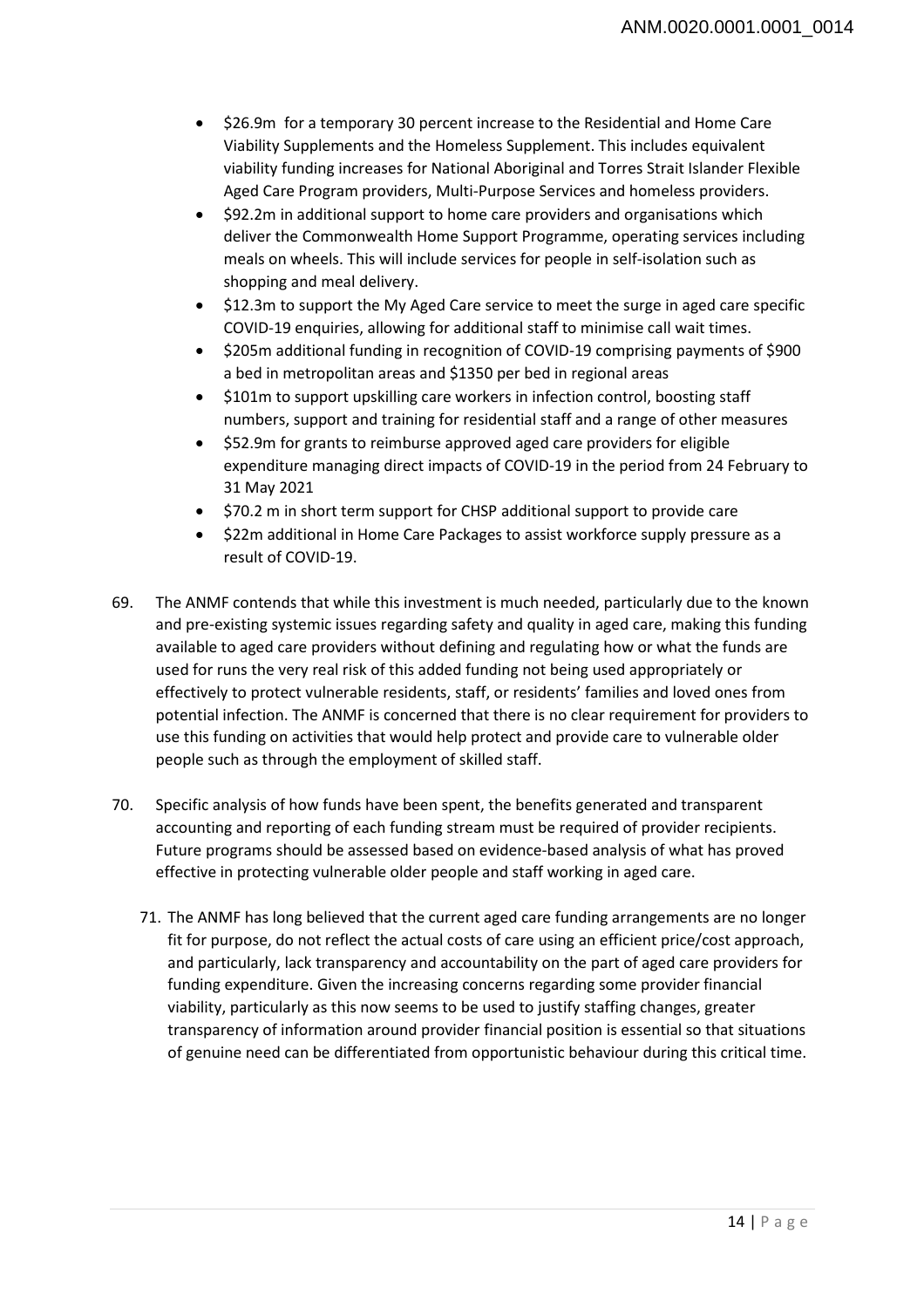# **Workload**

72. ANMF members have told us of diverging experiences in relation to their work during the pandemic. Despite the additional funding to the sector to support the workforce, members have described having considerably increased workloads :

"This is already exhausting with all the extra emotional support needed for residents, Phone calls from families and extra work monitoring and recording temps each day."

"I work night shift and the staff numbers are too low for the care needs of the residents, extra audits, and showers that are expected of us to do. Our workload is often becoming unachievable in our time span and with doing showers at 0600 hrs to 0700 hrs, by one staff it is becoming dangerous."

"I work by myself with forty residents on a night shift. Not only do I care for my residents, I am expected to do their laundry, clean my area, cook for the residents and many other tasks."

"I am currently full-time 76 hrs a fortnight, during this pandemic I have been working a min 12 hours extra a week with no pay or acknowledgement, Last week I needed to have a day off work to take my son to a specialist appt and they didn't even give me the day off as time in Lieu I had to have it off as leave without pay…"

"[Company name] are PROFIT based first and foremost... Staff are a disposable commodity... Minimum staff to resident ratios plus workload and resident demands ensures staff burn out and extremely high staff turnover... Slave labour with low pay rates = a totally dissatisfied workplace with high stress and unrealistic expectations...To put it plainly... CRUEL - Corporate GREED wins..."

"Just the lack of staffing. During these hard times we should be provided with more support, yet it seems to be the opposite and is extremely stressful and hard on staff members."

"We are run off our feet - expectations and requirements have increased significantly but no extra staffing or support for lifestyle. Expect us to link residents with families but no additional IT support or resources - having to use my own phone."

"In regards to staffing numbers - not enough! And certainly not enough to deal with an outbreak. There needs to be defined ratios. For nursing students, facilities should be taking these students under their wings and utilising them to assist the overworked EENs in a AIN capacity. Nurture those who could end up as valuable nursing staff for your facilities!"

"Very poor skills mix on floors. Lack of experienced staff; recent trainees are being placed with last group of trainees which have not been signed off (have not been post course 6 - 12 months) to "buddy". THIS HAS BEEN AN ONGOING ISSUE FOR AN EXTENDED PERIOD OF TIME. This is very demanding on the limited experienced staff on the floor to supervise the inexperienced care staff. Poor rostering, having staggered shifts, multiple staff rostered off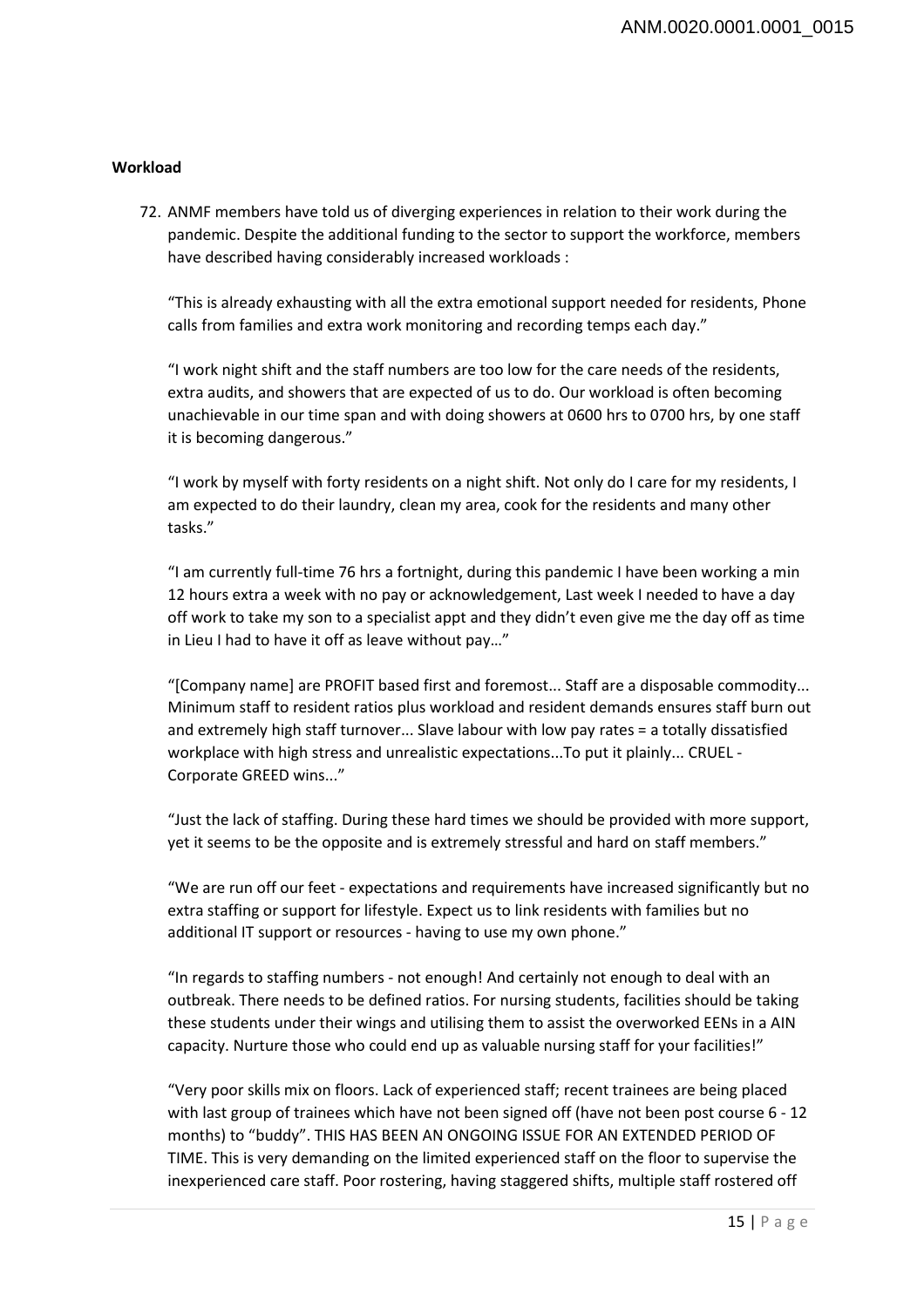during times off high care needs often leaving the floors short-staffed and at dangerous levels both for staff and resident safety. It has been mentioned to management on numerous occasions that the rostering is NOT WORKING but as usual NOTHING CHANGES. Management constantly saying inadequate funds to boost care staffing levels, however the company seems to be very top heavy with management/ admin staff."

#### **Secondary employment**

- 73. Disturbingly, however, others have described having lost shifts or being stood down from their usual employment under the guise of minimising infection risk. For example, the ANMF is aware of some providers instigating a 'no secondary employment' policy to prohibit staff from working in more than one facility.
- 74. The ANMF is aware that some providers have imposed blanket restrictions on employees having more than one job. Many aged care workers are engaged on a part-time basis and rely on having more than one employer in order to earn a sufficient wage.
- 75. The ANMF raised this issue with Senator Richard Colbeck on 22 April 2020 outlining its concerns with the employers directing individuals to work for only a single employer noting 'the ANMF does not support this approach as we believe such a direction is generally an unreasonable and potentially unlawful direction except in specific circumstances underpinned by a sound and legitimate public health rationale.'
- 76. Some members have reported reductions in working hours imposed by providers under the auspices of managing infection control. This has resulted in loss of income and caused great anxiety. This may have been especially pronounced among members whose partners had lost work due to COVID-19.
- 77. The 'one employer only' approach taken by some employers reflected a number of industry shorthcomings:
	- An absence of a coherent industry approach to such an issue;
	- A failure to recognise that the employer's own employment policies and practices necessitate multiple employment;
	- A failure to consider the impact on other providers of such an approach;
	- A failure to address the impact on affected staff incomes; and
	- A preparedness to ignore employee industrial and employment rights

# **Surge workforce proposals**

# **Short-term labour supply**

78. In the course of the pandemic, there has been genuine need for surge workforce to supplement existing staffing arrangements in residential care. This has occurred when high numbers of staff have been required to self-isolate or there has been a significant outbreak of COVID-19 in a nursing home, for example as at Newmarch House.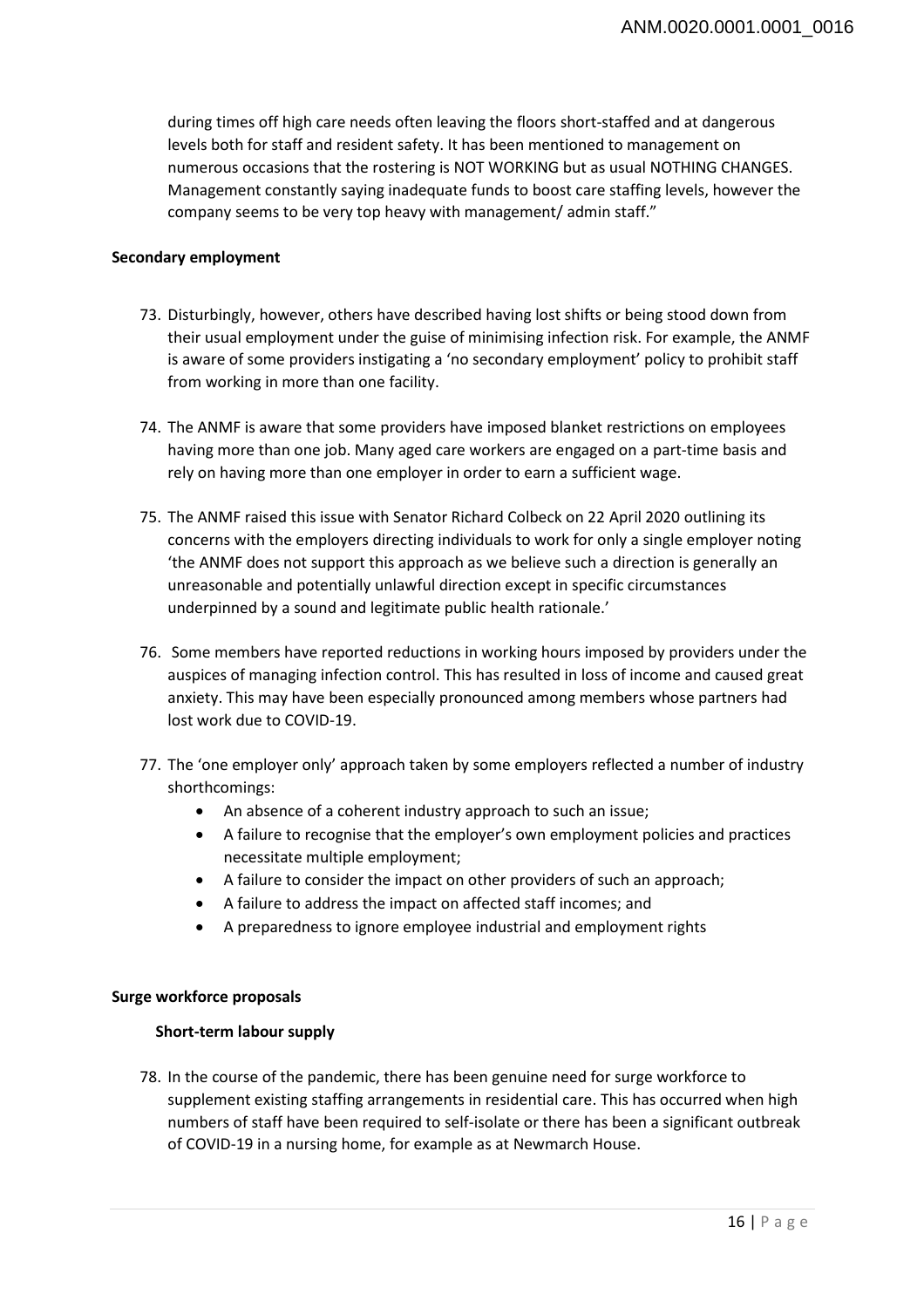- 79. While Government support to assist providers in accessing qualified staff to fill vacancies that cannot otherwise be filled for short-term COVID-19 related reasons is welcome, the ANMF is concerned about the approach adopted by Government.
- 80. In April 2020 the Government implemented a scheme to provide additional staffing in aged care through the on-line labour hire firm 'Mable'. The online platform was selected without the usual tender process on the basis of the emergency management provisions. The scheme offers providers with staff to fill short-term vacancies or shortages of staff caused by the pandemic- for example staff requiring self-isolation leave via an online platform. The Government scheme funds replacement staff hired through the platform for a period of 4 weeks. The scheme also promotes the platform for other vacancies that do not meet the funding criteria. The Government has allocated 5.77 million to fund this private labour hire platform. In addition, Aspen Medical has been funded up to 15.7 million to provide additional staff in the event of a significant outbreak.
- 81. The ANMF is concerned about the use of on-line labour hire schemes for a number of reasons. In the case of both Mable and Aspen Medical, no alternative labour hire providers are funded or offered to providers. If a provider needs to access additional staffing and receive funding, they are offered no choice of labour hire online service. This may limit availability and create inequity as to access to the 4 weeks funded assistance.
- 82. The Royal Commission has heard extensive evidence about the risks of insecure work in aged care in relation to quality of care and the difficulties in recruiting and retaining suitably qualified and experienced staff in aged care. The ANMF is extremely concerned that the promotion of short-term labour hire staffing in aged care exacerbates those risks and problems.
- 83. Staff engaged through Mable are treated as independent contractors, which may be a legally dubious characterisation of their employment and can be engaged by providers on a shortterm basis. It is up to workers who register with Mable to provide details of their qualifications and appropriate checks, such as proof of registration. While Mable advises checks will be conducted, this does create risk of unsuitable workers being engaged in aged care due to a lack of oversight.
- 84. The ANMF is also concerned that the Government has moved to promote this form of insecure work as an alternative to providers engaging ongoing staff directly. Staff who are familiar with the needs of residents, especially during the period of limited access to nursing homes by families and friends, are essential to providing quality and safe care. As the Commission has heard on multiple occasions; residents and families value staff who are familiar with their loved ones' needs and preferences for care and the evidence for the effectiveness and appropriateness of continuity of care is irrefutable.
- 85. The use of a fragmented workforce in aged care must be seen as a last resort and should not be treated as an ongoing solution to recruitment and provision of aged care services.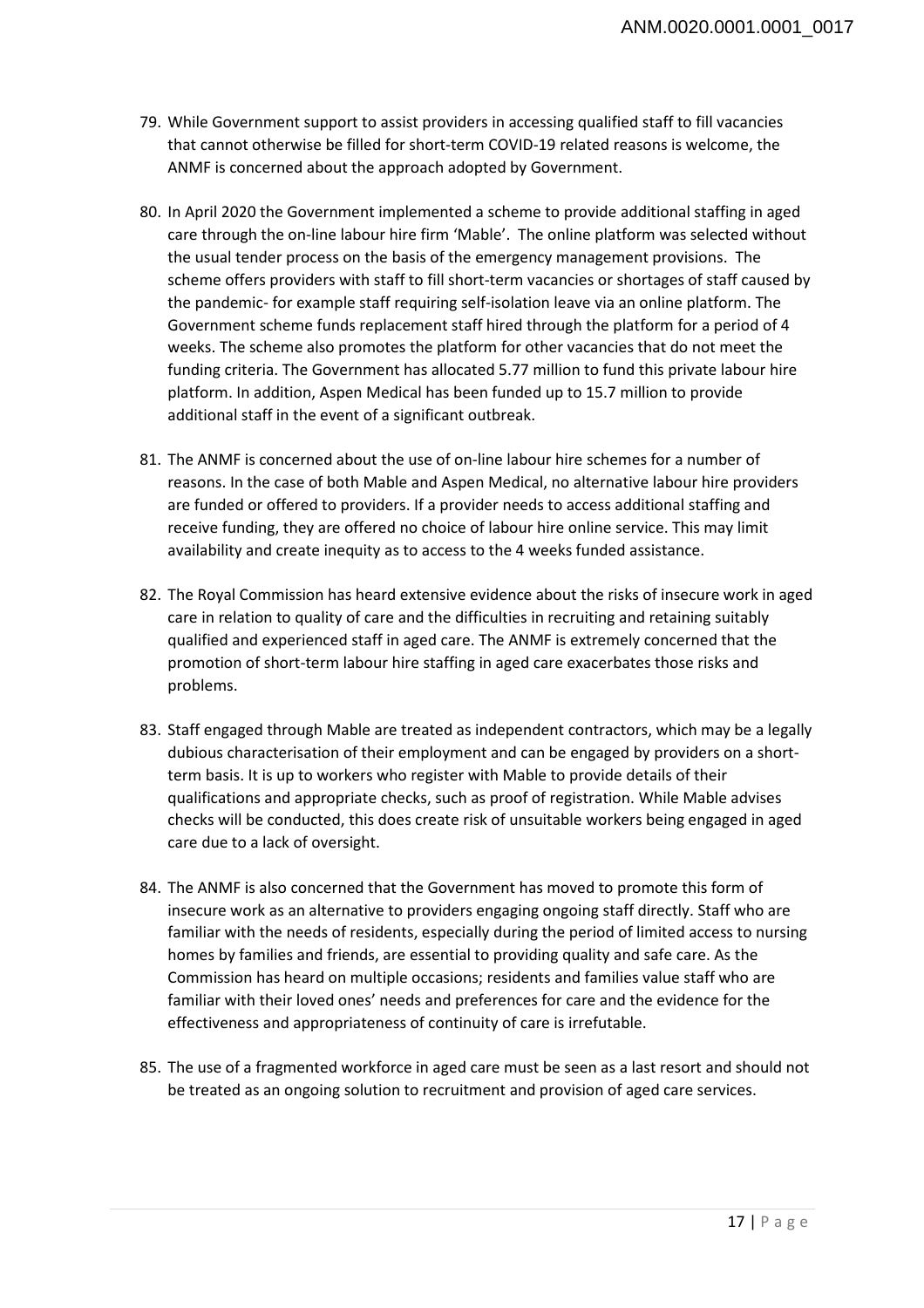# **Use of unregulated workforce**

- 86. Counsel Assisting to the Royal Commission has recommended that a Certificate III be the entry level for working in aged care and that currently unregulated workers become subject to a registration scheme.11 Despite this recommendation, providers have proposed to utilise unskilled and minimally trained workers (10 hours) in their pandemic response efforts as 'aged care assistants'.12 Moves to introduce unqualified unregistered workers at low rates of pay in order to meet workforce demand must not be supported. As highlighted by the evidence before the Royal Commission, there are risks to residents if the quality of care standards are not met by a suitably qualified and experienced workforce. There is also a risk that already low rates of pay will be further undercut by utilising the proposed aged care assistant role which may further damage the sector's ability to attract and retain staff.
	- 87. To date, there is no evidence to justify the need for this new role in aged care even during the COVID-19 pandemic as several steps have been taken to boost the existing nursing workforce. For example, the NMBA has opened a COVID-19 register of nurses who are willing to return to the workforce to meet demand. This is to be commended as an appropriate way of accessing suitably qualified and experienced nurses during times of potential patient surges and increased demand for staff and skills. Further, student nurses have and are willing to fill workforce shortages, and nurses who had hours reduced due to cancellations of elective surgery could also have been engaged end employed in the aged care sector to meet demands for care brought about by the COVID-19 pandemic, staff absences due to ill health, and the need for staff qualified and trained in infection control measures.
- 88. The ANMF considers it is essential to draw on the existing trained, experienced workforce in order to ensure quality and safe care for residents of aged care and recipients of aged care services in their homes as opposed to creating a less trained, unregulated role with skills and experience below that of the current unregulated workforce of carers.
- 89. The Government has initiated a consultation process to examine the possible methods of regulation of the currently unregulated aged care workforce. The ANMF considers it is appropriate for this work to continue and a scheme that ensures the direct care workforce is appropriately qualified and suitably skilled for work in aged care. In addition to ensuring 'fit and proper' people enter work in aged care, it is also necessary to ensure there are robust systems in place to detect and respond to any misconduct or failure to meet standards. The consultation as it addresses both these aspects should continue.
	- 90. The ANMF has provided submissions to the Royal Commission in relation to the need for registration of unregistered personal care workers. 13 The ANMF maintains its position in relation to the importance of this part of the workforce being suitably qualified and subject

 $\overline{\phantom{a}}$ 

<sup>&</sup>lt;sup>11</sup> Counsel Assisting's Submission on Workforce (RCD.0012.0061.0001)<br><sup>12</sup> Altura DG, Leading Age Services Australia. Aged Care Assistant Employment Program: A redeployment workforce initiative to support Aged Care 2020.

https://dashcs.com.ay/agedcare<br><sup>13</sup> ANM. 0006,0001.0010-13; ANM.0013.0001.0018-19; ANM.0015.0001.0029-31 and ANM.0018.0001.0016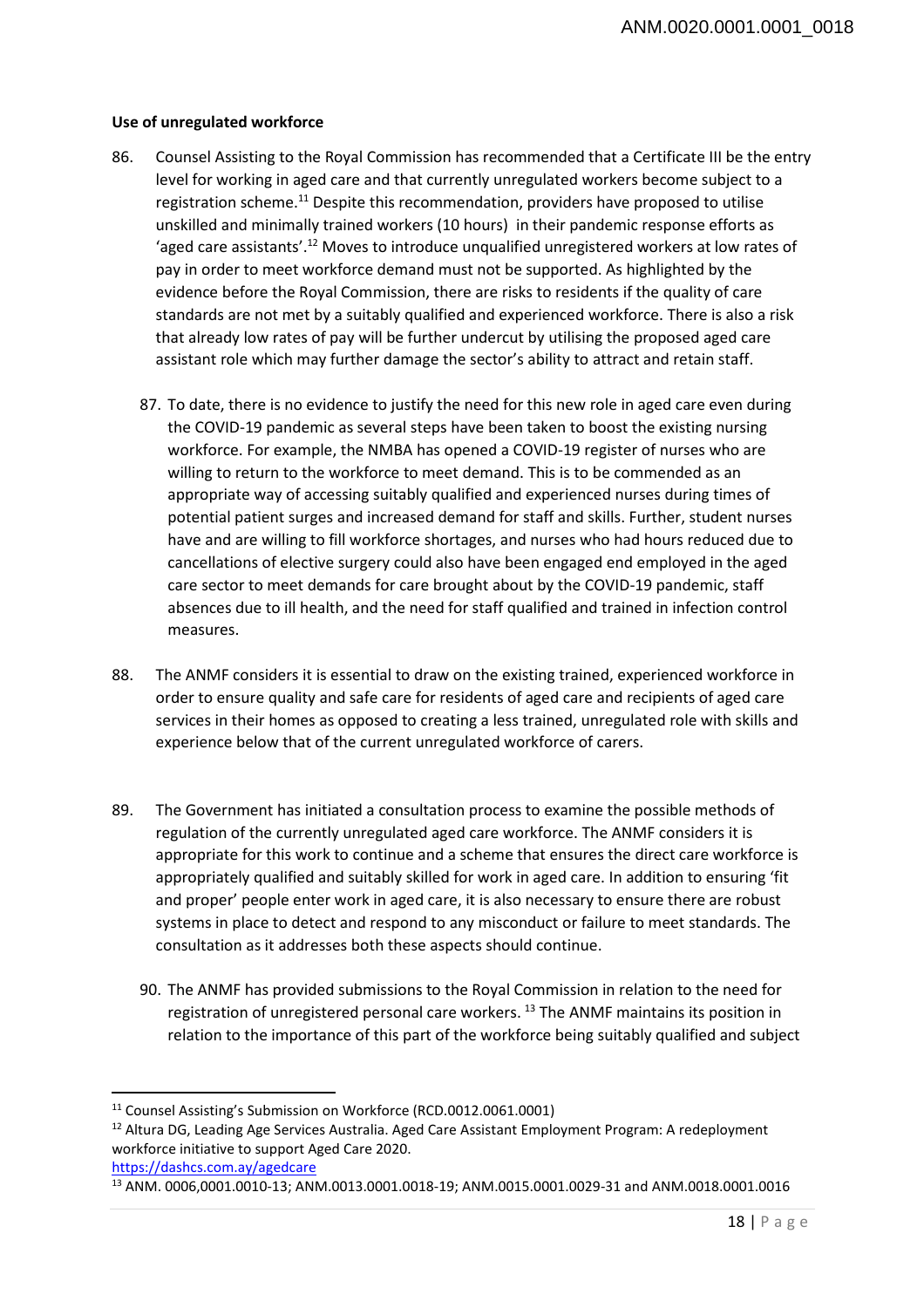to a registration scheme that ensures ongoing fitness and suitability for entry and remaining in the aged care workforce.

#### **Staffing cuts**

91. The ANMF is aware that some providers have advised that they will or have reduced staffing numbers due to drops or forecast drops in occupancy rates. The ANMF considers that reducing staffing levels and skills mix at this time is wholly inappropriate. Any reduction in occupancy rates is likely to be temporary. Any delay in entering residential care due to the pandemic will not be indefinite and in fact demand is likely to increase as those who have deferred entry seek to take aged care places.

Reductions in staffing numbers is contrary to all of the evidence before the Royal Commission which shows that both staffing levels and skills mix in residential care are often below the standard necessary to ensure safe and quality care.

- 92. Further cuts to staffing, for whatever reason, during the pandemic are unjustifiable and will simply reduce standards of care, decrease the capacity of the sector to maintain a surge workforce if needed and add to the economic hardship of those already poorly paid aged care workers who are impacted by these decisions.
- 93. Drops in occupancy rates may also be reflective of a lack of public confidence in aged care providers being able to provide safe and quality care during this period of heightened risk to the health and wellbeing of aged care residents. This can only begin to begin to be addressed by ensuring adequate staffing levels and skills mix.
- 94. The ANMF is concerned that if staffing numbers and skills mix are reduced as a response to short term concerns about drops in occupancy rates it will be difficult to attract these workers back into aged care and have an immediate and unacceptable impact on quality and safety of care.

#### **Visitor restrictions**

 $\overline{\phantom{a}}$ 

95. On the 4<sup>th</sup> of March 2020 the ANMF warned that urgent,<sup>14</sup> co-ordinated action is needed to increase the numbers of qualified nurses and carers working in the already, understaffed aged care sector where even before the pandemic, staff were known to be struggling with the provision of even basic care for residents due to widespread under-staffing and low numbers of registered nurses, nurse practitioners, and other allied and medical staff.<sup>15</sup> At this early stage, prior to any reported aged care outbreaks in Australia, the ANMF warned that as the aged care sector is already dangerously understaffed, a potential outbreak and consequent

<sup>&</sup>lt;sup>14</sup> ANMF. ANMF calls on Government to protect nursing home residents and staff. 2020. http://anmf.org.ay/media-releases/entry/media\_200318

<sup>15</sup> Royal Commission into Aged Care Safety and Quality. Interim Report: Neglect. 2019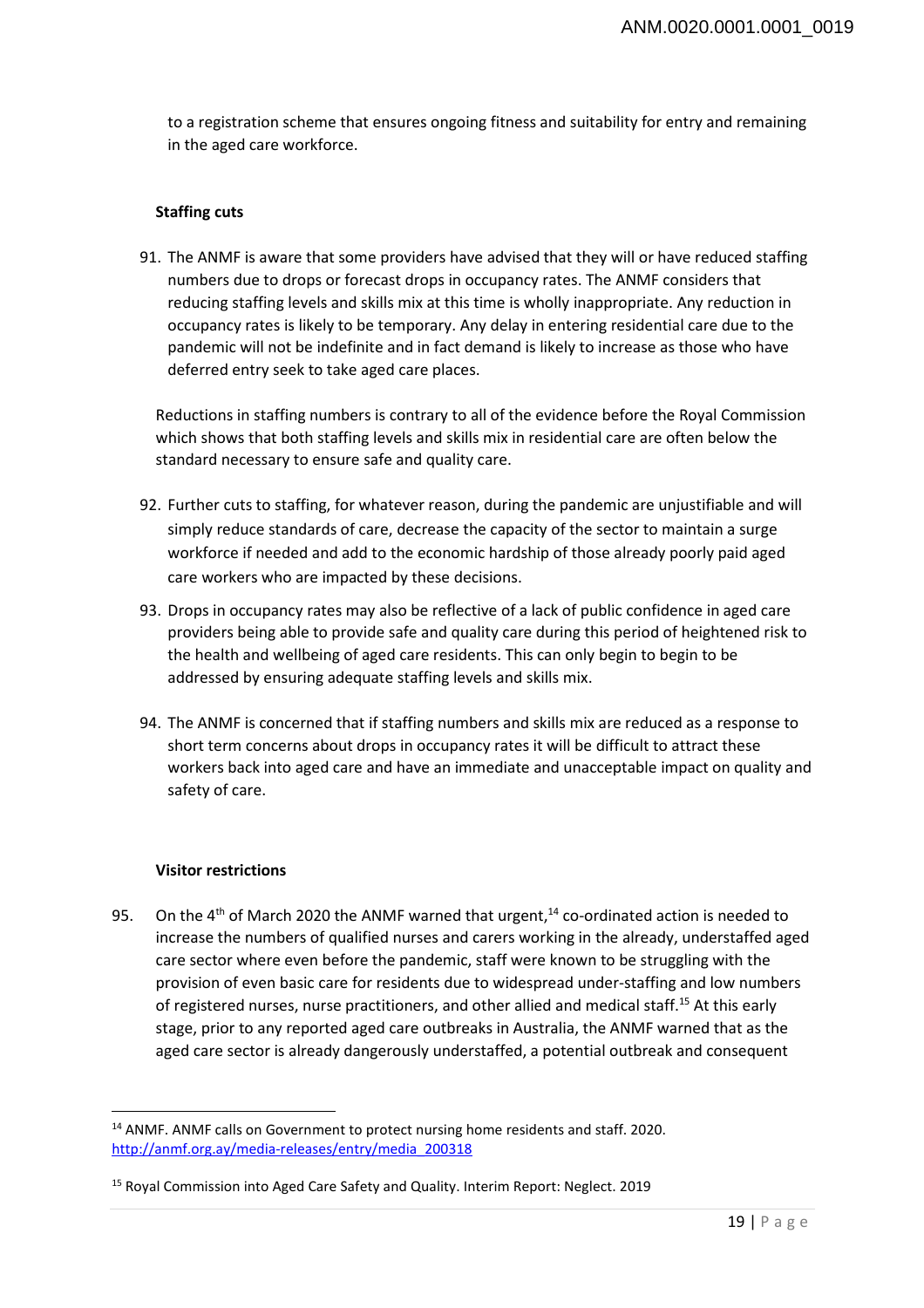lockdowns in nursing homes could inevitably result in a depleted workforce, with reduced numbers of qualified staff on the ground caring for vulnerable residents.16

- 96. At this time, the ANMF also warned of the potential problems of insufficient PPE supply and training in a sector that was largely unprepared in terms of staffing numbers and skills mixes to handle an outbreak of a highly contagious respiratory disease.<sup>17</sup>
- 97. On the 18<sup>th</sup> of March 2020 the ANMF called for a temporary ban on all non-essential visits to nursing homes, in a concerted, community-led effort to help shield vulnerable older Australians and residents from the COVID-19 global pandemic in the absence of other adequate responses.<sup>18</sup> The ANMF's call urged the Government to provide clear and consistent messages to avoid confusion amongst already worried residents and their loved ones. The ANMF's recommendation was made with the understanding that balancing access under compassionate grounds, particularly to ensure residents and loved ones can safely and appropriately be together where palliative or end of life care is required, with effective infection control measures is challenging. For this reason, the ANMF advocated for exemptions to visiting restrictions on certain grounds and advised that health checks and proper supports for safe visiting must be clearly communicated and implemented.19 The ANMF's principles for visitor access to residential aged care facilities has also been published and details the ANMF's positions regarding safe, compassionate entry into nursing homes.<sup>45</sup> The ANMF also provided this document in our submissions to the consultation on the Industry Code for Visiting Residential Aged Care Homes During COVID-19.20 (The development of the visitor code provides an example of how the Federal Government failed to adequately consult unions and health experts, consequently the document fails to address staffing requirements for residential aged care in the context of the COVID-19 pandemic.)

#### **Interface between health and aged care**

- 98. The experience at Newmarch House illustrates in stark terms the need for a co-ordinated and integrated response to outbreaks of COVID-19 in residential care. There are a number of enquiries underway to examine what occurred at Newmarch House and what can be learned from that experience. One area that must be examined is the decision not to take seriously ill residents to hospital.
- 99. Hospitals are generally better equipped to deal with infection control and to care for seriously ill patients. Residents or their family and loved ones must be given the opportunity to choose the best health care for their particular health circumstances.

 $\overline{a}$ 

<sup>16</sup> ANMF. ANMF calls on Government to protect nursing home residents and staff. 2020. http://anmf.org.ay/media-releases/entry/media\_200318

 $17$  ibid

<sup>&</sup>lt;sup>18</sup> ANMF. ANMF calls for immediate stop on all non-essential visits to nursing homes.2020 http://anmf.org.au/media-releases/entry/media\_200501 19 ibid

<sup>&</sup>lt;sup>20</sup> COTA. Industry Code for Visiting Residential Aged Care Homes During COVID-19. 24 May 2020 https://www.health.gov.au/resources/publications/industry-code-for-visiting-residential-aged-care-homesduring-covid-19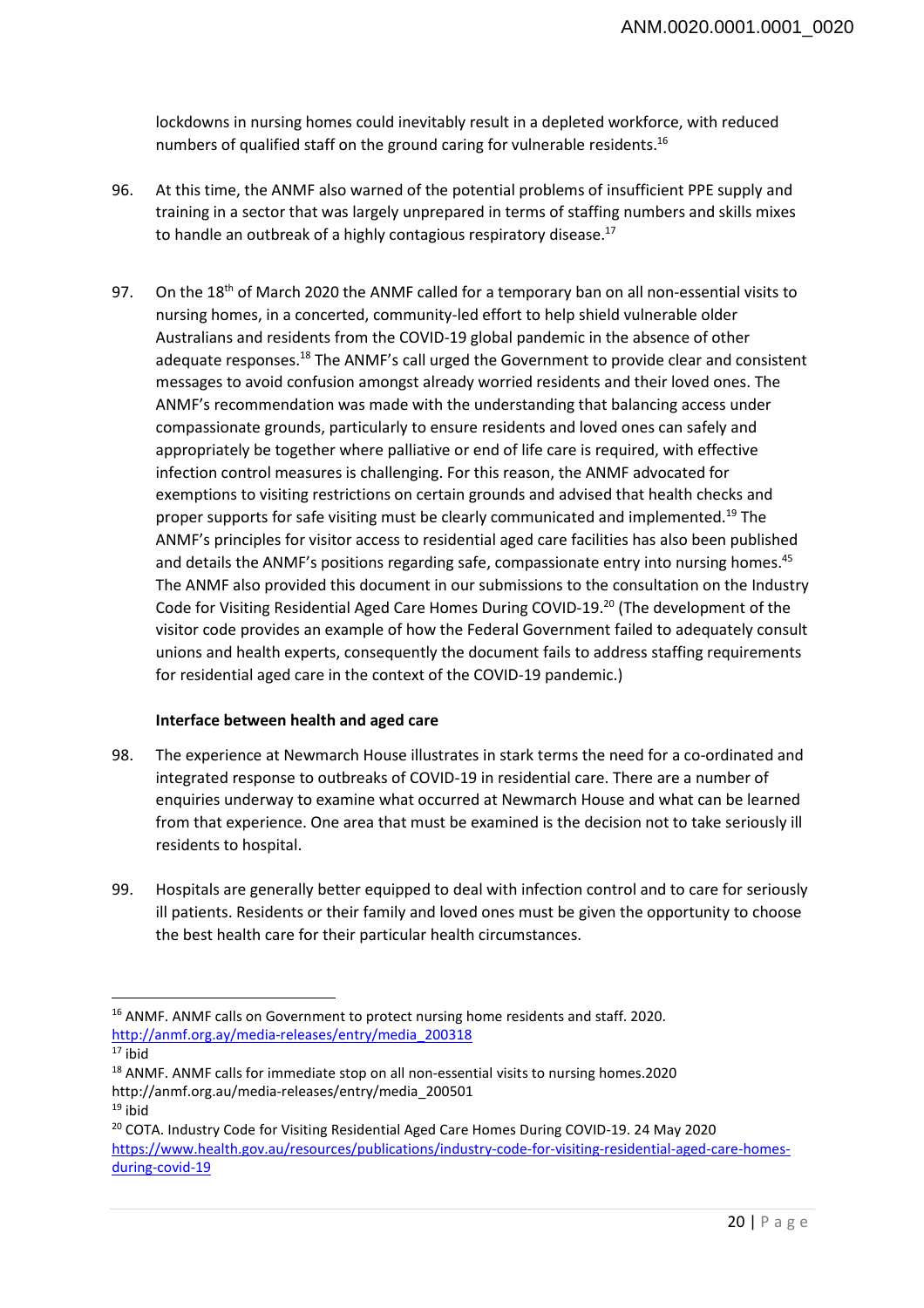- 100. Conversely, if a resident remains in residential care during a period of illness, there must be measures in place to ensure the care provided is appropriate. This must encompass the ability to offer complex healthcare interventions, palliative care where necessary and stringent infection control to protect both staff and other residents.
	- 101. The ANMF notes that during the COVID-19 pandemic some health and aged care providers improved their arrangements and activities regarding interfaces between the two sectors. Such collaborative actions are critical for the aged care sector to effectively manage the COVID-19 outbreak and this must continue both within and beyond the context of responding to the COVID-19 pandemic. The need for strong and consistent interfaces between aged care and healthcare has long preceded the pandemic and ongoing interface must continue to ensure the safety and quality of care provided to residents. The pandemic has highlighted that the aged care sector must be more integrated with the overall health system.

# **Conclusion**

- 102. Australia's ongoing Royal Commission into Aged Care Quality and Safety has necessarily slowed due to the pandemic, but the interim findings published in the report titled 'Neglect' and in Counsel Assisting's submissions highlight that many aged care providers were not able to provide safe, quality care to residents even prior to COVID-19 due to systemic issues such as widespread underemployment and rostering of qualified workers such as registered nurses, lack of sufficient numbers of direct care staff, and deficiencies in the provision of health care.
- 103. The COVID-19 outbreak in Australia has stretched an already strained sector further and highlights the urgent need to respond now to issues already identified in aged care prior to the outbreak. The importance of having mandated, safe staffing levels and skills mix to provide care for residents and clients is clear and has never been higher. If providers had been staffed appropriately in terms of numbers and skills mix prior to the pandemic, the ANMF contends that coping with increased demands due to the outbreak in Australia would have been significantly easier.
- 104. The need for lasting aged care reform remains as urgent as ever and must not be deferred as a result of the pandemic. The ANMF considers it is essential to draw on the existing trained, experienced workforce in order to ensure quality and safe care for residents of aged care and recipients of aged care services in their homes as opposed to creating a less trained, unregulated role with skills and experience below that of the current unregulated workforce of carers.
- 105. The COVID-19 pandemic has highlighted a number of shortcomings in the residential aged care system to which the ANMF has directed the Royal Commission's attention in earlier submissions. The degree to which the residential aged care system has to a significant extent so far avoided the terrible outcomes seen internationally is as result of good management of the crisis across the community as a whole, the dedication of staff and good luck. It simply